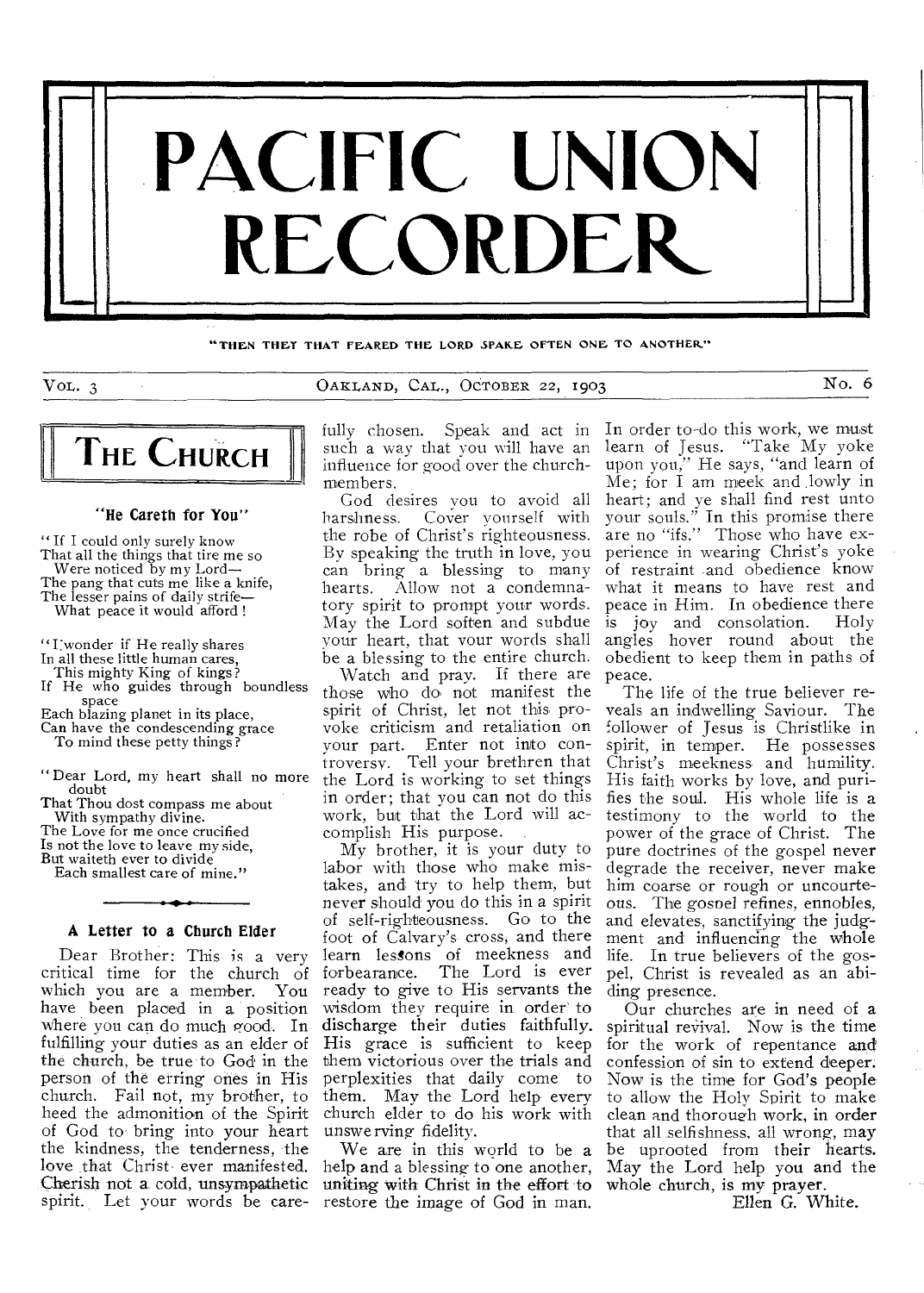# The Lord's Way

The Lord always knows the right way, and chooses it the first<br>time. He does not have to ex-He does not have to experiment to find it. It is safe to move in His way as soon as found; to fail in this will lead to loss. When Israel failed to go into the promised land, but murmured at its very border, it meant a long, sad journey amidst trials, sickness, and death.

The people of God to-day should have finished their final work of warning, and crossed Canaan's border into the kingdom before this.

Every gathering of the people of God in these last days should have been marked by an out-pouring of the Holy Spirit, that would have given greater power to the work, and "cut it short in righteousness."

We know the "Spirit is waiting our demand and reception."

While we have great reason to praise God for the blessings that come into our meetings, and for the souls that see light, we are assured that there should be "Pentecostal" out-pourings that would bring souls by hundreds to inquire, "What shall we do?" God never changes, therefore, if circumstances and conditions are the same as on the day of Pentecost we may look for like blessings. On that occasion the disciples had the message of salvation in Christ the seven were found and recomto give. So have we. They needed the power of the Holy Spirit to send it home to the hearts of sinners. So do we. It is specially mentioned that they were of "one accord" on that day. Fifty days before this, on the day of His resurrection, Christ offered the<br>Holy Ghost to his disciples. "And Holy Ghost to his disciples. " when He had said this, He breathed on them, and said unto them, Receive ye the Holy Ghost." John 20:22. But at this time they had ambitious desires for position. "And there was also a strife among them, which of them should be accounted the greatest." Luke 22:24 To this feeling Christ replied, "The kings of the Gentiles exercise lordship over them; and they that we select one man to be over the exercise authority upon them are others? Let all the ordained min-

not be so." Luke 22 : 25, 26. Again meet, and themselves arrange and which receive honor one of another, and seek not the honor that cometh from God only?" John 5: When all this desire to be honored of men was gone, and they in honor preferred one another, then came the Pentecostal blessing of honor from God only, and it fell on all alike.

The great Shepherd has appointed His ministers to be undershepherds, and placed them over His work. Their place is to work for His praise, and honor, and glory. In the great apostasy they selected one man and placed him in authority over all the others; they called him "papa," from which comes "pope." Some have gone to another extreme and claimed there should be no organization among Christians. Let us ask for God's plan and walk therein.

The Bible presents the Lord's way. The Holy Ghost fell when they had put away all selfish desire for supremacy. Then the church placed its property in one<br>common fund. Acts 4:32. At  $common$  fund.  $Acts$  4:32. this time the Grecians found fault about their widows not having their share. The twelve apostles (the ministers) had the oversight of the work, and collected the people together, and asked for seven men to be found whom they could<br>appoint over this work. When appoint over this work. mended, the apostles appointed them, praying for and laying hands on them. This was done that the apostles might continue to minister in the word with prayer. The apostles evidently had the oversight of the financial matters, for those who brought their money "laid it at the apostles' feet." Acts 4:37; 5:2. Still they had no authority to require this, for Peter said to Ananias: "Whiles it remained, was it not thine own? and after it was sold, was it not in thine own power?" Acts  $5:4$ .

called benefactors. But ye shall isters employed in a conference Why shall we not acknowledge God's plan, and let the apostles, ministers of the Lord, have the oversight of the work? Why need

He said, "How can ye believe, divide the work, choosing proper ones to preside at meetings, etc. Then let brethren be found who are not only business men, but men of God, and let them be appointed to attend to the common business matters, first being set apart for this by prayer and laying on of the apostles' hands. This leaves the ministry free to carry forward its work. It removes the seeking for office among the ministers, that they may have honor and authority, and probably from one to five dollars per week more pay than their fellow laborers. It removes from the people the question of selecting one to be at the head. There is no need of a committee spending days of time trying to nominate some one to office. And every one who is presented for the place must pass under the crucial test, unknown to him, of the committee searching to see if there is any "objection to him," and if such one is found, it is reported, and soon is common gossip, all of which prevents the blessing of God coming upon His people.

It places a portion of the responsibility of the work on each of the workers. Men who are qualified to be ministers should have opportunity to share in its plans and responsibilities. Those who are not to be trusted with them should not be ordained to<br>the ministry. God's ministers God's ministers should be more than mere preachers. They should be men of wisdom and sound judgment. God's ways are perfect ways, and all His paths are peace.

W. M. Healey. 319 W. Third St., Los Angeles.

"Thy words were found and I did eat them; and Thy Word was unto me the joy and rejoicing of mine heart ; for I am called by Thy name. 0 Lord God of hosts."—Jer. 15 :16.

Improve the very first opportunity that offers to take part in the service, and thus help to avoid the "painful pauses" at the beginning.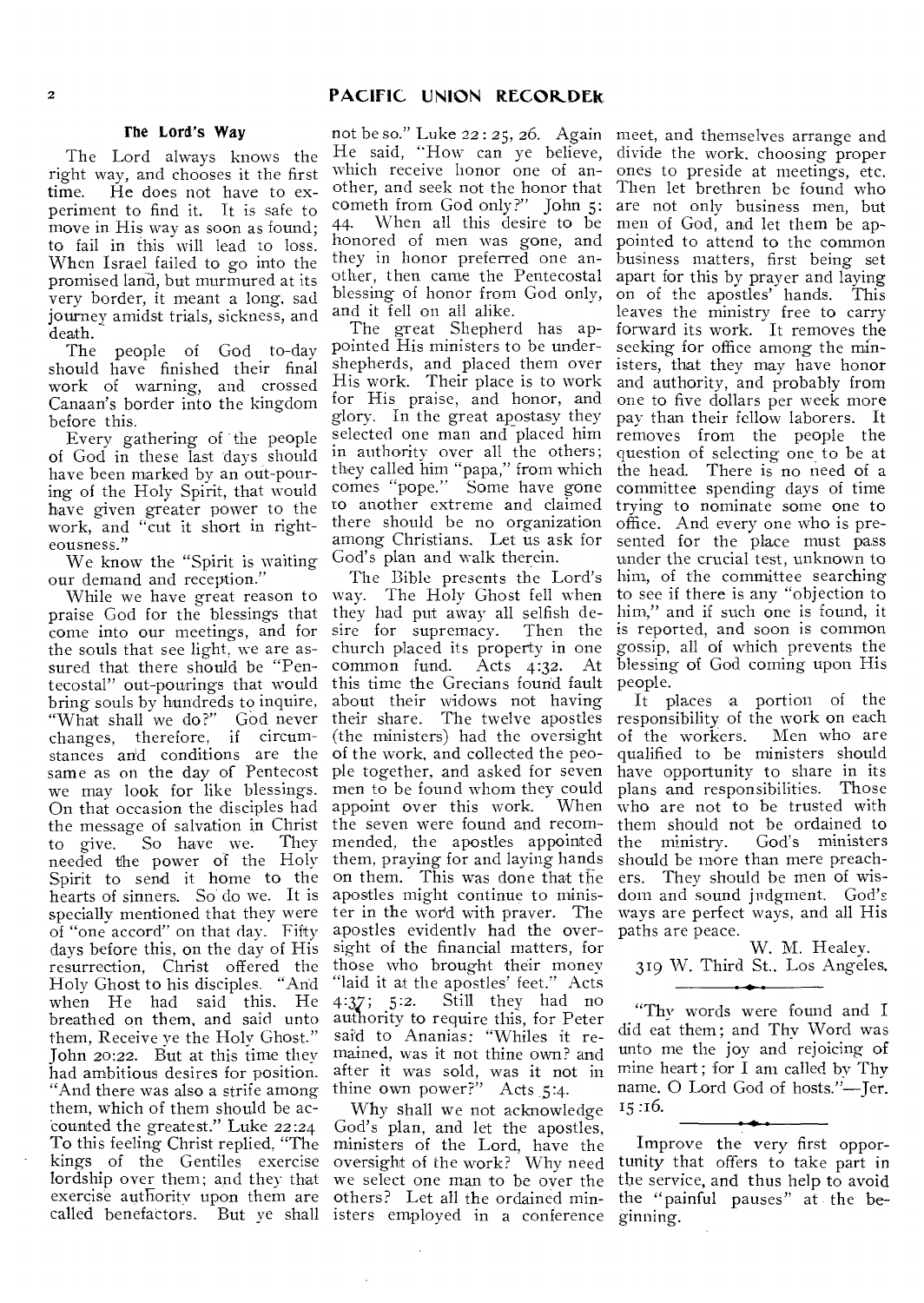# **PACIFIC UNION RECORDER.** 3

# **THE FIELD**

# **WESTERN WASHINGTON**

#### Conference Tithe Receipts Report for July, August, and September.

Seattle, \$862.14; Elma, \$45.51; Aberdeen, \$171.07; Cedarhome, \$94.21; Wilkeson, \$8.30; Connie, \$17.81; Deming, \$30.44; Olympia,  $$123.02$ ; Kent,  $$115.85$ ; Vancouver, \$456.96; Ridgfield, \$52.26; Puyallup, \$55.22; Everett, \$69.60; Carrollton, \$11.30; Pe Ell, \$71.55; Tacoma, \$115.05; Centralia, \$231.- 04; Mt. Vernon, \$52.51; Sara, \$5.25; Montesano, \$21.70; Green Lake, \$86.64; Hoquiam, \$44.41; Shelton, \$143.05; Colby, \$37.55; Friday Harbor, 100.28; Whatcom, \$93.24; Enterprise, \$64.75; Kelso, \$38.27; Mossy Rock, \$15.65; Personal, \$104.65.

#### **Offerings**

Southern Publishing Co., \$1.50; D. C. Church, \$2.75; Haskel Home, \$16.82; Australia, \$219.73; S. S. Donations, \$210.17; First Day Offerings, \$181.99; Relief of Schools, \$1.00; Missionary Acre, \$5.94.

## Daisy Cuddy, Secretary.

#### Aberdeen

The series of meetings held at Aberdeen and Hoquiam, beginning August 25, were brought to a close the evening after last Sabbath. Elder T. H. Watson, assisted by the brethren of the local churches, conducted the meetings. The attendance was reasonably good from the first, in spite of the inclement weather which we had at intervals. Quite a number of denominations were represented, both on the inside and the outside of the tent, the congregation on the sidewalk and the immediate vicinity outnumbering those on the inside of the tent on two evenings.

The musical feature of the meetings was in charge of Professor Roscoe Shryock, of Keene Academy, Texas, and Brethren N. C. and B. N. McLafferty, of the American Medical Missionary College, Chicago.

Near the close of the Aberdeen

meetings, the young people of the local churches rendered a very excellent and instructive program, consisting of papers and short addresses on Bible science, viz., the foundation of all true science as given in God's Word, beginning with Genesis 1. A few of the subjects presented were Geology, Minerology, Astronomy, Botany, Chemistry, Meteorology, Physics, Zoology, Histology, Biology,<br>Anotomy, Physiology, Psychol-Anotomy, Physiology, Psychology, and Mathematics. Many truths were presented which are but little known to most Bible students. Appropriate songs were interspersed at intervals to emphasize particular truths brought out<br>in the different papers. The the different papers. young people were imbued with the thought that the Bible is the source of all true knowledge, as was shown by the spirit of their addresses.

The general interest continued to increase, especially among the young people, and culminated in fifteen souls- being buried with their Lord in baptism, the ages of the candidates ranging from nine to eighty years. The ceremony of baptism was very impressive, the presence of the Spirit of God being plainly manifest. The Lord has indeed abundantly blessed the efforts of Elder Watson and his co-laborers here. The last Sabbath was the occasion of a special mani-<br>festation of divine presence festation of divine presence in the union meeting of the churches of Aberdeen and Hoquiam, and was a fitting close to the work done here.

Other souls have taken a stand for their Master, to fulfil the requirements expressed in Rev. 14: 12, besides those baptized, and we have all been built up in the faith during these meetings. May the Lord be ever near His needy people, and help them at all times to sow beside all waters, withholding not their hands, for they know not which shall prosper, this or that. We hope to meet many more in the kingdom, who have been helped "on the upward way" by the work done in the meetings just closed in our midst.

Greg C. Robinson. August 28, 1903.

#### News Items

Elder E. L. Stewart has returned from a trip to Walla Walla, and from visiting some of the churches.

Elder T. H. Watson has finished his work in the Gray's Harbor country, and will go to Tacoma to begin meetings.

New treatment rooms have just opened up in Whatcom, with Brother and Sister J. S. Emmerson in charge.

Elder H. C. J. Wollekar has finished his portable tabernacle, and will begin, meetings this week at Whatcom in the Scandinavian language.

A canvasser's training class has commenced in Tacoma. We are glad to see our canvassers doing so well.

A small industrial school will open October 14, near Vancouver,

Elder W. W. Sharpe and wife are holding a series of meetings in Whatcom. They are also doing a good work from house to house with tracts.

Elder W. F. Martin. with his tent company at Kalama, is endeavoring to give the third angel's message to that people. He reports twelve new Sabbathkeepers.

Brother T. H. Kearn, who is almost entirely blind, has come to Seattle from Everett, and is selling one hundred copies of the "Signs" a week. He hopes to increase his club soon.

Sister Rose Watson, who has sold papers so successfully in Seattle, has gone to Tacoma to take up the work.

October 10.

Sin has no fascination for a dead man, nor for one whose "life is hid with Christ in God." Col. 3:3..

"Every man that striveth for the mastery is temperate in all things."

**. . .** "Let him that thinketh ' he standeth take heed lest he fall<sup>1</sup>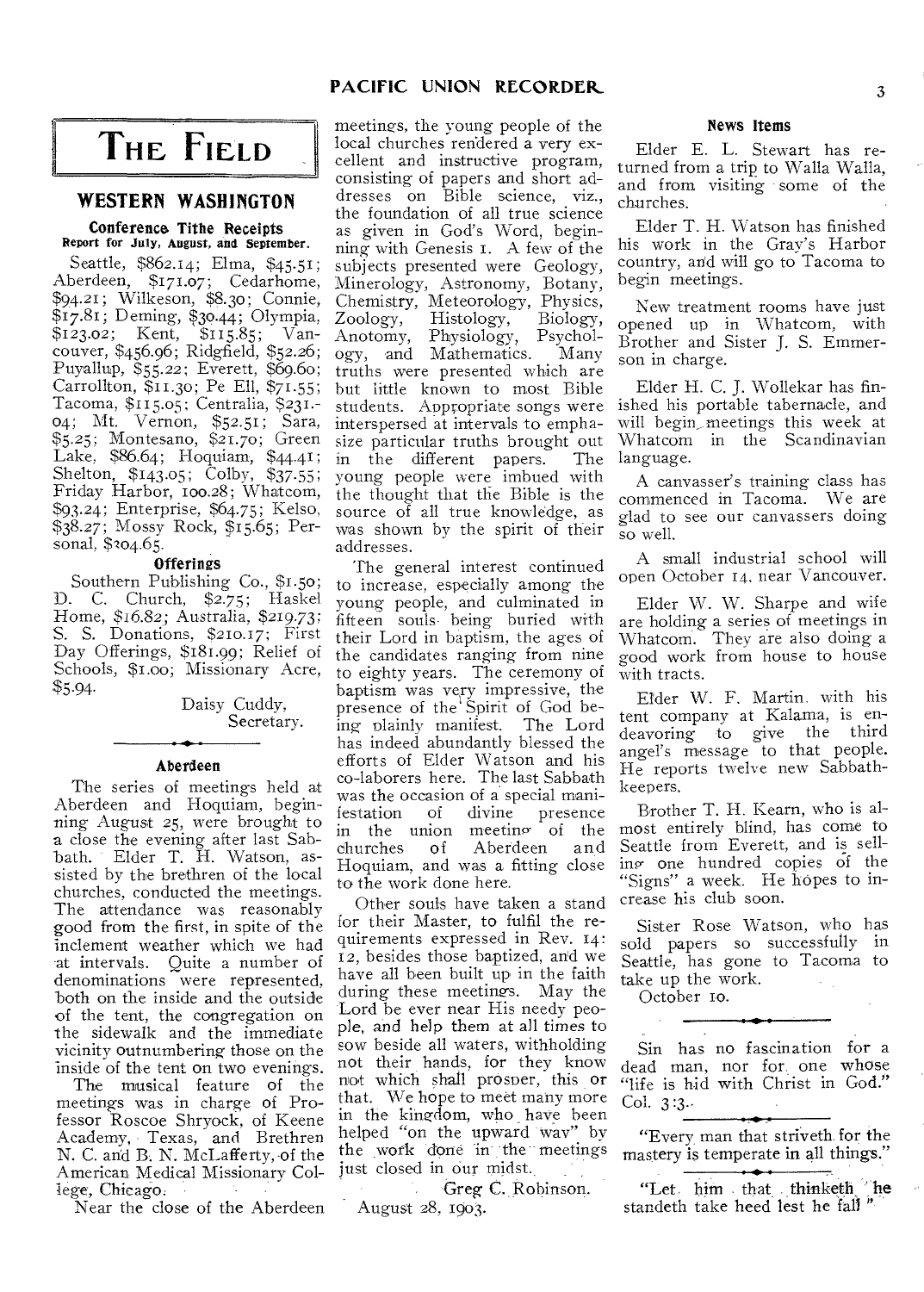# **WESTERN OREGON**

# **News Notes**

Elder Burg has returned after an absence of three weeks, having gone at the invitation of the Pacific Union Conference to attend the annual camp-meeting and conference in British Columbia. The British Columbia Conference is practically free from debt, and a good degree of prosperity has attended the work throughout the field during the year: The sanitarium and school work are live issues with them. The question of opening a health restaurant in Vancouver is under consideration. A beautiful tract of over three hundred acres of land has been donated to the conference for a school farm, and steps have been taken looking toward the erection of suitable buildings and the opening of an Industrial School for the province.

From British Columbia Elder Burg went to College Place to attend the meeting of the College Board. He reports excellent prospects for the school. At the opening there were about one hundred students in attendance, aside from the primary department, and prospects for a larger number to come. The board of management, together with the principal and faculty, have taken hold to make this year's work at the college a success financially, as well as in the school work proper. The finances of the college received very careful consideration at this meeting of the board; and the brethren upon whom the burden of the institution rests have taken hold with a determination to  $\pi$ make ends meet" in the finances of the<br>school. In this as in all other In this as in all other ways within their reach, they desire to cooperate with our conferences and churches that make up the college district, in finishing the work so nobly begun and carried forward for the past two years, of clearing the college of the debt that has so harrassed it in the and calling is appointed an ambaspast. The end is in sight, and one grand forward march for the goal will bring the hoped-for reward. The college management is look-and fills it with love, but He can ing expectantly to the conferences not fill a divided heart."

for the full returns from the sale of<br>"Christ's Object Lessons." and "Christ's Object Lessons," from what has been done, they are encouraged to hope for the finishing up of this work in a very short time.

Miss Cora Perkins, of Newberg, has been engaged to teach a family school at Horse Shoe Landing, near Dayton.

Mr. John Hanson, of Dilley, has been asked to take charge of Brother Geo. S. Parmele's private intermediate school over at Otis, on the Siletz Bay.

The writer has been visiting churches in Yamhill County and neighboring places, in the interest of an organized effort to place our literature in larger quantites in the homes of the people.

McMinnville: I spent Sabbath, September 27, at McMinnville, and a company of fifty were present at the services. There are a goodly number of young people at this place whom I found to be interested in doing faithful service for the Master.

Hopewell: Here I spent September 29 and 3o, meeting with a few of our people on Monday<br>night. The willingness on the The willingness on the part of the people for service, called to mind the scripture in Psalms Ito, "Thy people shall be willing in the day of Thy power."

Willamina: At this place I spent a few days, and on Sabbath, October 3, although rainy, our people gathered in from the foot-hills, miles away. We had a most excellent meeting and the Lord, by His good Spirit, witnessed to the words spoken. In a social meeting following, several testified of a negligence on their part to warn souls of the soon-coming Saviour, and pledged themselves to be more diligent hereafter. I shall long remember these good meetings and bear in mind before the throne of grace these faithful ones.

G. W. Pettit.

Every Christian of every age sador for Christ.

"God remakes a broken heart

# **BRITISH COLUMBIA**

## **Second Annual Conference of Seventhday Adventists**

The British Columbia Conference is now one year of age, and has just had its second annual session, which was held in the tent at Queen's Park, Westminster. The weather for the most part was of a very inclement character. Heavier rains fell than have been experienced for many years previous. This prevented much outside attendance, but did not dampen the ardor, or apparently lessen the interest, of our young people. All who attended camped on the ground, which was kindly allowed us by the City Council.

In addition to Elders Young and Wilson, there were in attendance Elder Knox, President of the Pacific Union Conference, and Elder Burg, President of the Western Oregon Conference.

It was expected by many that one of our physicians would also be present. However, this loss was somewhat met by very practical and instructive talks on the importance of healthful living.

The burden of the message was, "The Hour of His Judgment Is Come," and we must get ready. Many stirring testimonies were given, and all enjoyed the presence of God's Spirit. It was, indeed, encouraging to notice the part taken by the youth and children in the meetings. The attendance at Sabbath-school was about sixty, and well exemplified the "church at study.'

The business of the conference was well conducted, Elder J. L. Wilson occupying the chair.

The churches represented were Vancouver, Victoria, Mission City, Cumberland, and Rossland.

The President's address was interesting and helpful, calling to mind how God's hand has prospered all departments of the work during the last year. About thirtyfive members have been added to the several churches of the province, and the Salmon Arm Church was added to the list of organized churches. Much has been accomplished in the matter of treatment rooms in the capital and terminal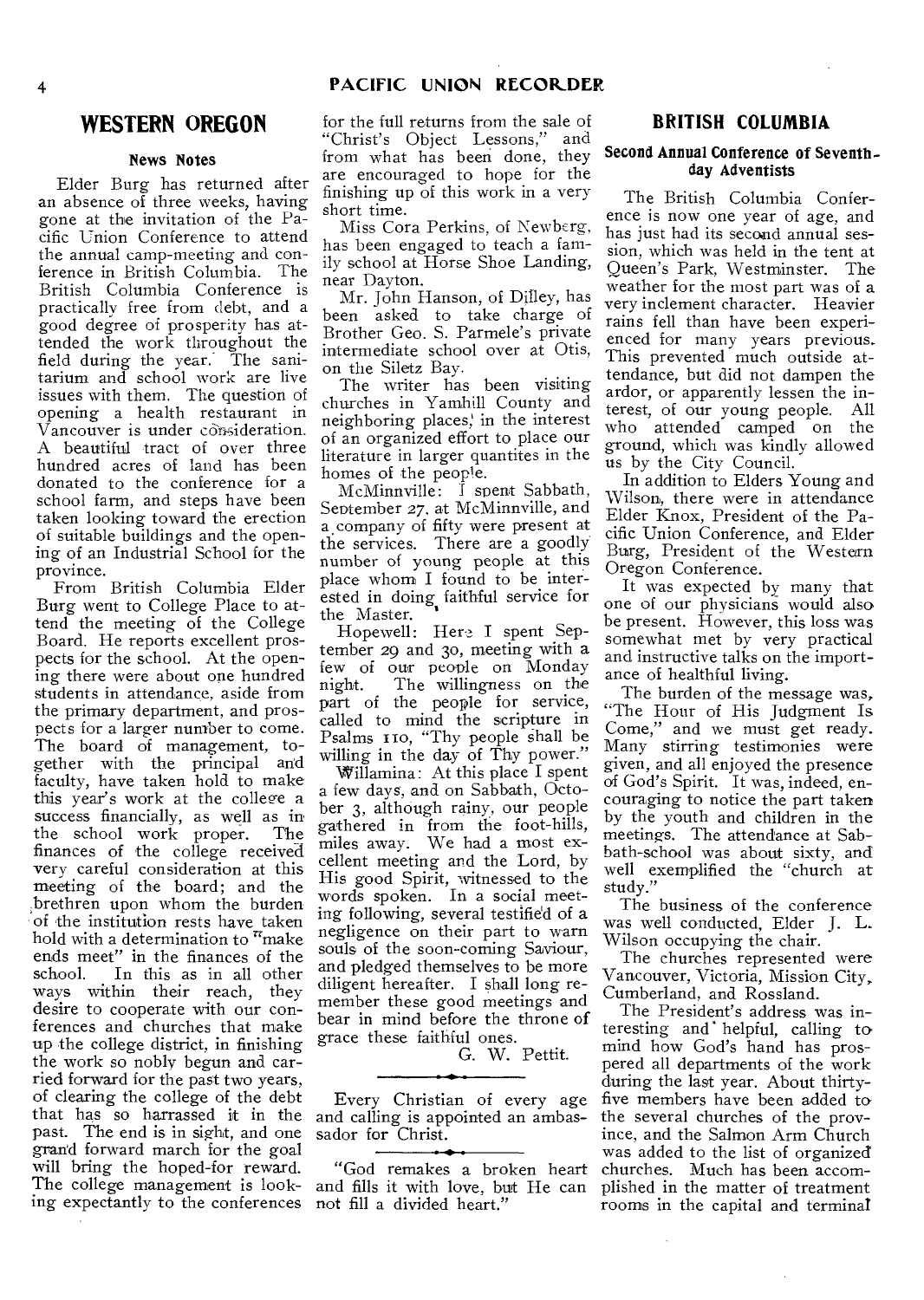cities. A considerable amount has should be paid on a small salary been donated in lands, stock, etc., basis and receive a percentage of toward the farm and intended industries. The tithe reached \$1,7oo, despite the many labor troubles.

bestowed chiefly in Armstrong, Cumberland, and Vancouver. In the former place Elder Young has labored during the summer, and as a result, nine persons have taken their stand with God's people. Effort must be continued in this and<br>other inland towns. Ministerial other inland towns. and Bible work should be done in Victoria, and the treatment rooms should receive more attention. This work ought to be extended to several inland towns as soon as the way opens.

The president referred to the labors of Brother C. E. Davis, at Port Simpson, during the year, among the Indians. Brother Davis has been partly supported by the conference and partly self-supporting. Further provision should be made for the work there.

Elder W. T. Knox expressed his pleasure at hearing of the good work done during the year. He gave some excellent suggestions relating to different phases of the work.

Financial reports of the Treasurer of the Tract Society and of the Association of Seventh-day Adventists were read and adopted.

The following officers were elected for the coming year: President, J. L. Wilson; Secretary. J. J. Dougan; Treasurer, Tract and Missionary Society; Missionary Secretary, Sister M. M. Wilson; Executive Committee, Elder J. L. Wilson, Elder W. C. Young, Wm. Manson, Alex Gilmore, and J. J. Dougan.

Resolutions were passed relative to different features of the work. First, that as it appeared to be in harmony with the great threefold message entrusted by God to us as a people, the truth should be taught to the North Coast Indians. Accordingly, it was voted that at an early date the president should personally visit this field and ascertain the exact needs, and how best to meet them.

Second, That in future all employees of treatment or bath rooms closing.

their earnings, the amount to be determined later.

The ministerial labor has been sanitarium be established in the Third, That at an early date a province.

> The matter of establishing a conference school was carefully weighed, and about \$150 was donated towards the erection of a school building.

In planning for the intended industrial farm, it was resolved to place the management in the hands of the excutive committee.

The Committee on Licenses and Credentials reported: For Credentials—J. L. Wilson, W. C. Young. For Missonary License—C. E. Davis, Mrs. M. M. Wilson, Miss Isabelle Reith.

Secretary of British Columbia Conference.

# **CALIFORNIA**

# To the People of the California S. D. A. Conference

The season of busy work with the crops is now practically past, and the winter is at hand. Now why should not the winter be spent present ; and it is confidently exin just as busy work in the field of pected that the number will reach spent in the fields of grain or fruit? From last year's school, and from an abundant harvest; and as busy work in the field of the great message committed to us, will just as truth, by means of our literature, surely be blessed with a more in the hands of the people. They abundant harvest. And should not were successful in disposing of pure, Christian gratitude for the over \$5,600 worth of books. That abundance of the harvest which is excellent. But even more ex-God has given from the field, vine-cellent than that is the effect of it yard, and orchard, cause all to put upon themselves. It would do you forth earnest effort in the field of good to see them and hear them God's great message of truth now tell of it all. Many of them sold during the winter? This field of books enough to carry them God's message in California is just through school for two years. Inas ripe unto harvest, as has been deed it is found, and has been any field of fruit or grain in Cali-abundantly proved, that this is the fornia this year. I earnestly pray easiest and the very best way for that all who know this message will our young people to obtain the now enter upon the work in this means to carry them through colfield with as good heart and as lege. And we hope, and are endiligent hand as you entered that deavoring to have it so, that there

The work that has been done this season in the field of God's message by the workers of this conference, has been greatly blessed. In Spain, as a result of the work of the Bond brothers, a whole family has embraced the truth, in which the father is a teacher of a number of years' experience. In the North England Conference, where several of our workers are, the results are such that we are informed by the president of that conference that the conference is expected to be self-supporting within a few months.

At the St. Helena Sanitarium, with not a crowded, but a fairly good patronage, the work has been so conducted that six thousand dollars has been cleared and paid on the debt within this present year, and since Dr. Evans took charge.

God's work of the third angel's the two hundred mark before the message, as the summer has been students for this year are all in. The work in the fields of grain and the Young People's Conventions, fruit, the Lord hath blessed with thirty-two young men and young other field during the season just shall be constantly in the field In Healdsburg College there is good promise of the most prosperous year in the history of the institution. The school opened September 30 with sixty students present; and at the time this letter goes to press, there are over eighty women, with some of the teachers, went into the field to place the many of our young people thus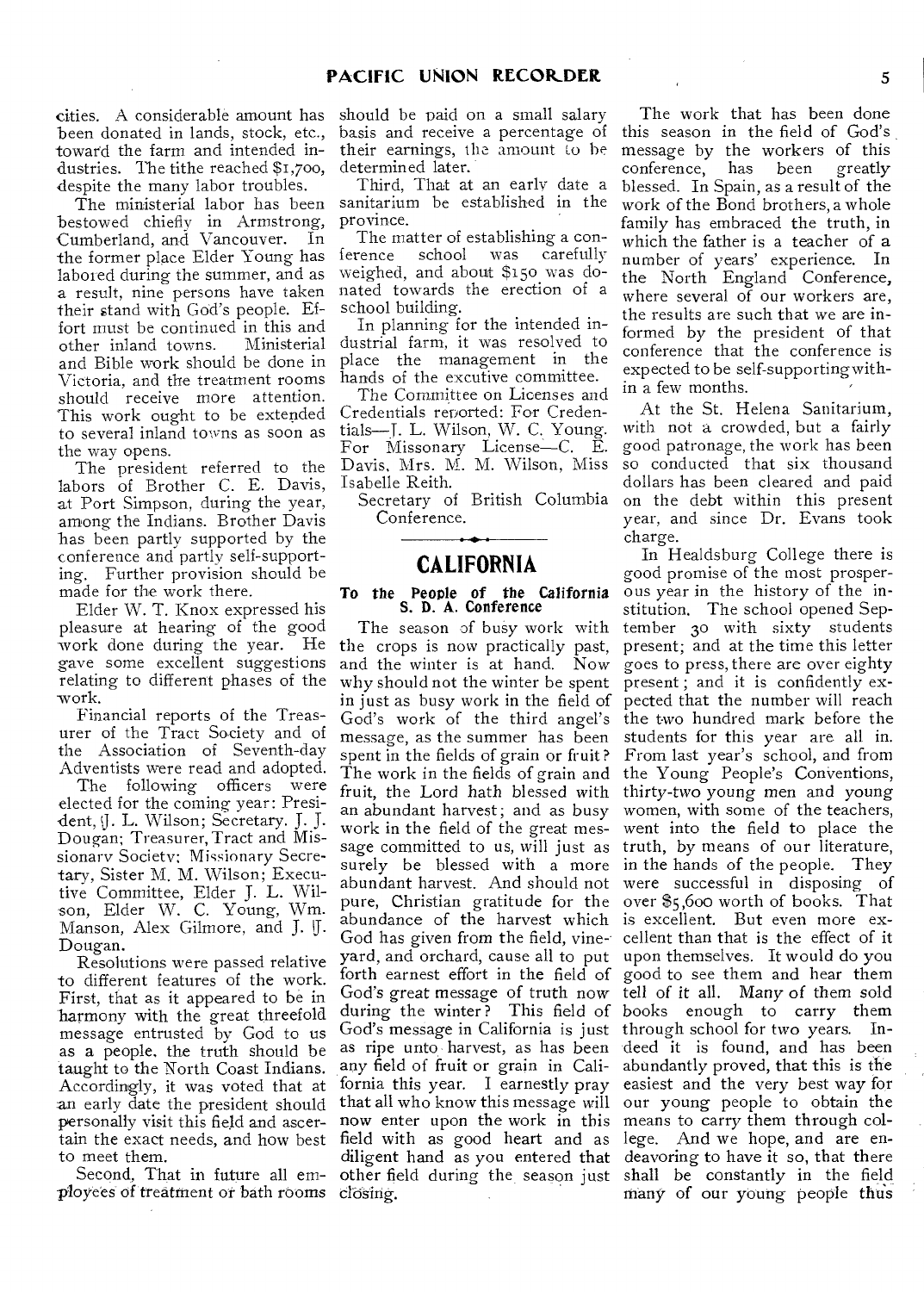same time publishing the truth of year: one in the Hanford, Armona, the grand message committed to us. Fresno district; another somewhere the time comes, *you,* to whom the We hope that at the close of school in the Bay district; and the other next year there shall go forth from in the Humboldt district. The the college and the Young People's people in each of these districts Convention, a much larger number should begin to think *now* on this, than there was this year, to do to consult together where will be only a so much grander work. In the best *place* for each school. Let addition to all this, the Conference each person in each district ask Committee, in conference with the himself *not* where he wants the College Board and the teachers, school, but where is the true has ascribed that at the close of place for it. With each of these the school year, each college three schools there must be a tract teacher who is a preacher shall of land sufficient to give occupatake with him two students of tion to the students in gardening, those who have made the best pro-fruit-growing, etc. Who will give gress toward the ministry, and go this land in each place? There will into the field to preach the mes-be needed also, in each district, dosage. And all through the school nations of money to buy the necyear this is to be held before the essary material for the buildings students as an incentive to their and the planting. In the actual putting forth their very best endeavors in preparation for the ministry.

proving itself entirely worthy for the full confidence and hearty support of all the people. And to finish the sale of " Object Lessons" and so wipe out the old debt, is the worthy way in which *all* can just now help the college in the best way. All that shall be done in this way only helps the College to do its true work.

To all who have copies of "Object Lessons," yet unsold, there has been sent, and to all who have not yet taken their copies of " Object Lessons," there will be sent, on application, a leaflet to be handed out *with the book,* that will itself practically do the selling of the book. Please ask your librarian for them, or send to the Tract Society for them.

The church-school work is growing in strength and in the character of the work done. At the end of this school year the work of the church school will be finished for a considerable number of children in all parts of the conference. These where it is just as much needed to children are not old enough, nor far enough advanced to go to college. Therefore *intermediate schools*  people, and train *them* to go forth must be established for carrying to other fields. *Bear in mind* that these forward in their education. this is not a decision to do all this. There will be needed *three* of these It is only a statement of a need

preparing for college, and at the at the opening of the next school that is certain to come, and that is Thus Healdsburg College is shall do all the work that can pos*work* of building and planting, let us have it that the students themselves, under competent leaders, sibly be done by them. For these must be schools of industry schools in which industry and the industries shall be as truly taught as is book-study. Now, please, let each person in each of these districts begin to think on this, make it a constant study, until our annual camp-meeting next spring, begin now to save and to lay up money to be given to this enterprise in each district when it shall finally be decided to actually start it, so that when it shall be done it shall be done without debt. And then, at our next annual camp-meeting and conference, if by all this study and by thorough counsel, all things shall indicate that the time has fully come to "rise and build," it can be promptly done.

> The people of this conference have done a good work in giving liberally in donations to other fields. *Now* just as good work can be done in giving liberally to build up the work in our home conference, save and bring into the work of the Lord our now splendid young

almost at the doors, so that when deciding belongs, shall be ready to make the decision, and to make it wisely and effectually.

The abundance of crops all over the conference this year, and the good prices that have prevailed, make an abundance of means. This *ought* to largely increase the amount of the tithes to the conference treasury, if all are faithful in the payment of the tithe. So far, the tithe for the year holds equal to that of last year. In one average church of which we know, the regular tithe from the usual sources is considerably more than it was last year. This indicates that it ought to be so in at least *most* of the churches of the conference. I believe that it will be so as in the coming quarter the crops shall be finally disposed of and the money all received. Please, brethren and sisters, " Bring ye all the tithes into the storehouse, that there may be meat in Mine house, and prove Me now herewith; saith the Lord." Do not slack in<br>faithfulness in this. With the faithfulness in this. amount that you have bestowed in support of our workers in other fields, and the liberal support of the work in our home conference, I can not see how that it would be possible to devote your tithe more truly to its true purpose than is being done. This gives true encouragement to all to truly " bring all the tithes into the storehouse; for you know that it is being truly devoted to its true purpose.

And now, dear brethren and sisters, be faithful. You know the good meetings that we have held over the greater part of the conference. You know the precious truth that was opened to us in our study of the Bible. Cherish that and all other truth. Let that truth reign in your lives. And so "I commend you to God, and to the word of His grace, which is able to build you up, and to give you an inheritance among all them that are sanctified."

Alonzo T. Jones.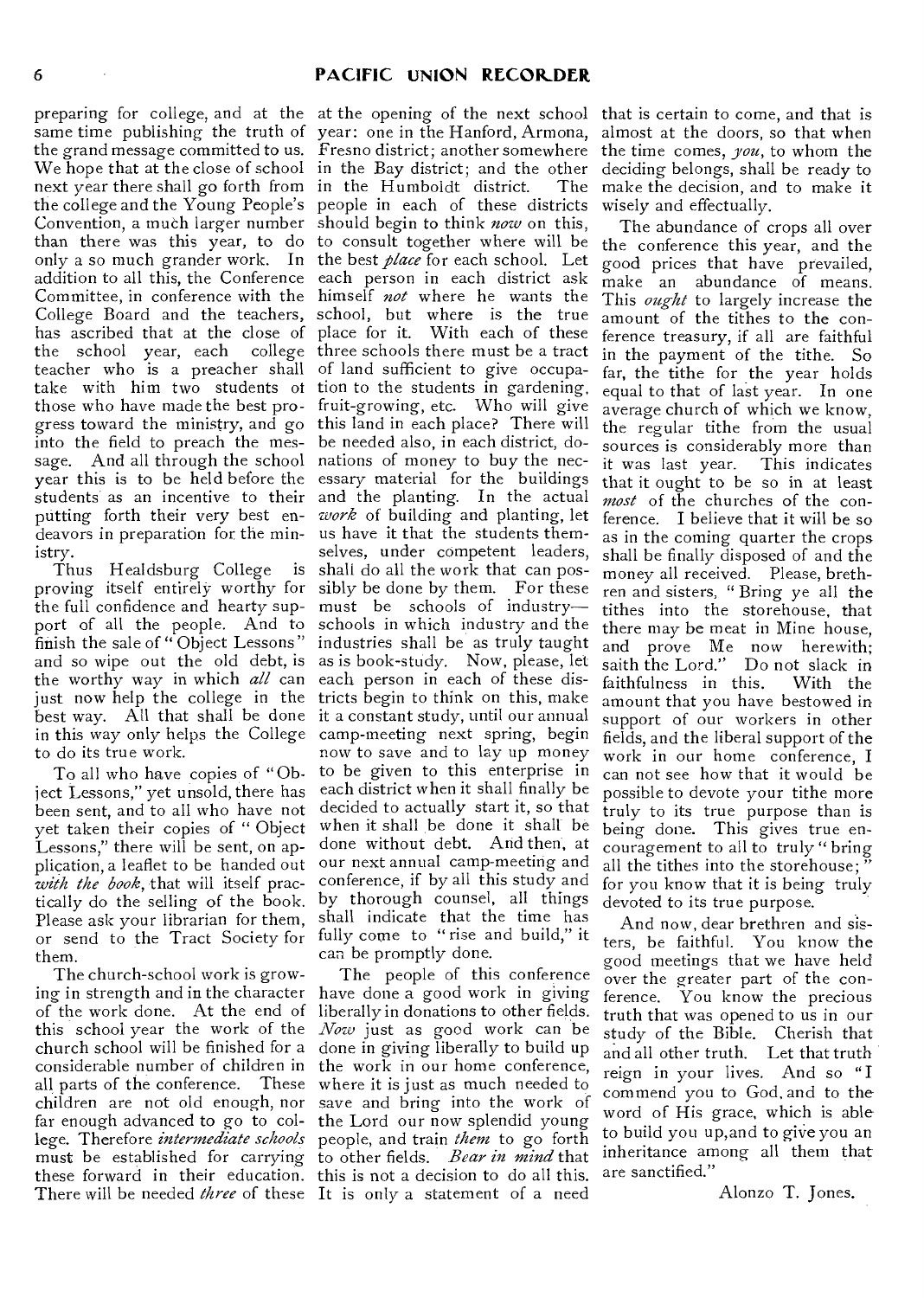#### San Jose

 $\sim$ 

The quarterly meeting just passed was a precious season for this church.

During the celebration of the ordinances the sweet spirit of the Lord came in to such a degree, that hearts were melted, and at the close of the service almost involuntarily, a praise service began, and several were on their feet at once, until nearly all had expressed thanks and renewed vows of consecration.

The business meeting in the evening was marked by harmony and despatch. Nearly all branches of the church work seem prosperous. Several have begun paying a second tithe, and one special feature worthy of mention is that they have ceased calling-for collections on the Sabbath, except for some special foreign call. The effect of this upon the service is apparent. What we hope now to see is an increase in all lines of missionary work.

D. T. Fero.

#### English Camp-meeting

Undoubtedly it would seem rather strange to the readers of the "Recorder" to attend a camp-meeting where there were no small family tents. It seemed rather strange to some of us who were accustomed to large camps, in connection with such meetings. But in attending camp-meeting in England, we have tents for services and the people live in apartments while attending the meeting.

Our Leicester camp-meeting was held from July 31 to August 9. The weather was all that could be desired and we all felt that God had marvelously blessed us in this respect. Since the, meeting we have had an abundance of rain and some rather cool weather.

A most excellent spirit pervaded the entire meeting, and many expressed themselves that it had been the best camp-meeting they ever attended. It was utterly devoid of the spirit of strife or confusion', and the Lord drew very near to His

people during the ten days' meet-<br>ing. The conference business The conference business passed off without discord. The hearts of the people seem knitted together by the one great object of carrying the gospel to the people, and that without delay.

Eleven souls were baptized during the meeting, eight of these being new converts. Thus the Lord is leading one by one to fully identify themselves with the truth. Three of these persons had been converted through the effort in this city previous to the campmeeting. One of these is now attending the school in London.

A feature of the meeting that deserves special mention was the dining tent. For some time prior to the meeting it was thought that it would be almost impossible to arrange for a dining tent, on account of the great cost. It is not so easy to arrange for such things in England, in some respects, as in America; however, it was finally decided that we would make the effort. We therefore arranged with one of the brethren who has had considerable experience in this line in the states, and every \_one expressed themselves as highly pleased with the results. Many people from Leicester availed themselves of the opportunity of testing the food usually eaten by Seventh-day Adventists, and were agreeably impressed with it. We believe that a with it. We believe that a<br>good dining tent is a great help in our camp-meetings. for when it is properly conducted and is thoroughly representative, it adds much to the interest, and assists the people to get hold of the idea of healthful living.

The workers are all of good courage, feeling that the Lord is helping in the efforts that are put forth for the advancement of the message. C. H. Castle.

The more earnestly you are at work for Jesus, the more you need times when what you are doing for Him passes totally out of your mind, and the only thing worth thinking of seems to be what He is doing for you.—Phillips Brooks.

## From the Field

Since the latter part of August I have been attending camp-meetings in different sections of the Pacific Union Conference, beginning in Southern California. This meeting was held in Los Angeles, in a section of the city that has recently been opened to settlement and has been rapidly occupied. The attendance was all that could be desired from the standpoint of numbers, and apparently a good interest was manifested. The one objectionable feature and most serious drawback to the ultimate good of the meeting was the many business features that crowded upon the attention of the people. The brethren entered heartily into the consideration of the business of the conference, and an excellent spirit prevailed. A report of the meeting has already appeared in the "Recorder."

A long journey from the extreme southwestern portion of the conference to the northeastern was necessary in order to attend the last camp-meeting of the season, which was held in Montana. About twenty-five living tents were pitched in a beautiful spot at the edge of the town of Hamilton. The meeting began under rather discouraging circumstances, the weather being very stormy and disagreeable, but those in attendance were evidently there because they felt the need of the blessing of God.

The result was most excellent, meetings from the very first. Before this meeting closed all the laborers of the conference were in. attendance.

The principal feature of business that claimed the attention of the meeting was the conference school, at Bozeman. This is an intermediate school, established about a. year ago in temporary quarters, and supported by the contributions' of the people. The work of the school was so satisfactory last year that the people are encouraged to secure a permanent location for it,' and a committee was appointed to find a suitable tract of land.

On account of the meeting in' British Columbia. I was ohiiged to' leave Hamilton before this meet-'. ing closed.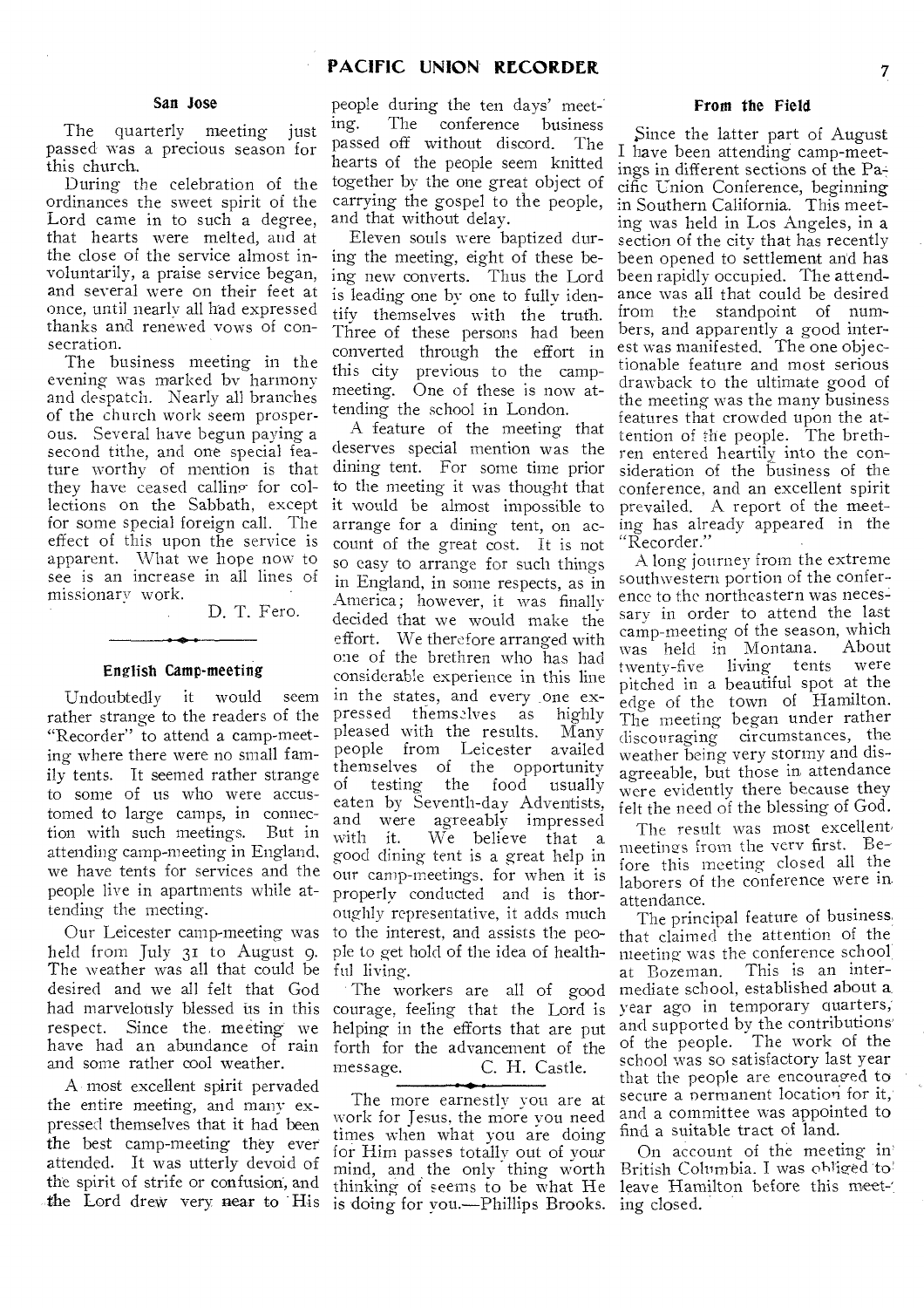the British Columbia Conference was held at the old capital of the province, New Westminster. It was hoped by those in charge of the work that a good attendance from the town would be had, and that a church would be established in this beautiful town, but the weather proved to be altogether too inclement. The result was that the few of our people present were about all the audience at any time. Much interest was taken, however, in the Bible studies, and all appeared to be greatly encouraged. A full report of this meeting has been promised. The conference showed a healthy growth in all lines.

On the way to the Utah Conference I had the privilege of attending the opening exercises of Walla Walla College, which was one of the most encouraging for a number of years, both in the point of numbers of students, and in the excellent spirit that seemed to prevail. While there, interesting meetings were held by the College Board and the Medical Society of the Upper Columbia Conference.

W. T. Knox. Salt Lake City, Utah.

### **The Memorial Church, Washington**

On September 23 a payment of one thousand three hundred dollars was made an the Memorial Church and only twelve hundred now remains to be paid. This church was purchased November I, 1902, for \$12,900. Now that more than ninetenths of the entire amount has been paid, we feel sure that all who have not yet given, as well as those who<br>have, will unite in one last will unite in one last effort to close up this account before November I, 1903.

Every state and territory in the United States, also Canada, British Columbia, the Hawaiian Islands, the West Indies, and England have contributed toward this memorial church. Now let us unite to "finish the work" immediately. Surely a at low prices, properties that could purchase of a suitable lot and the year ought to be long enough in be utilized for our institutional erection of a plain but large, well-

The second annual meeting of ial in the capital city of the last months ago a meeting house, in message that the way may be clear for the building of greater memorials of the same work—the Review and Herald publishing offices, the *offices* of the headquarters of the General Conference, a school and a sanitarium.

> There may be some one who reads this appeal who will be able and anxious to send the whole amount still due at once. It may be that there are twelve readers of this paper who will send us \$too each, but probably the larger part of the amount still due will be sent in in *smaller sums* from the many friends interested.

> To those who fear that more than enough will be sent for this purpose I will say that any surplus above the needs of the memorial church building will be turned over to the Review and Herald Publishing<br>Association, the Washington Washington Seventh-day Adventist Sanitarium, etc. Once more I plead that this first work be finished at once, preparatory to the complete establishment of the work in our Nation's capital, a step which by the light of the spirit of prophecy, we know to be the beginning of the end, the immediate forerunner of the pouring out of the Holy Spirit in the latter rain, the finishing of the work and the coming of the King. Oh, let us hasten, for we are even now many years behind in this work.

All money in the hands of the tract society or conference treasurers, as well as personal donations, should be sent at once to the office of this paper or to J. S. Washburn, 1728 Fourteenth Street Northwest, Washington, D. C.

In a testimony written July *5,*  1903, are these avords :

"Our brethren in Washington have been favored in finding properties suitable to use in carrying on various lines of our work. This is a fulfilment of the light given me,

good condition, and admirably adapted to the needs of our work, was offered for sale at a price much below, its first cost, and was purchased by our people there. I am glad that this church is so nearly paid for.

'Again and again the Lord has presented Washington to me as a place that has been strangely neglected. In looking through my diaries I have found some things that I wrote more than twelve years ago in regard to the work in Washington, and the necessity of establishing there some memorial for God. The following was written March 12, 1891:-

" 'Nearly the entire day I have been entertaining visitors who desired counsel. Brother Robinson, superintendent of the New York and Washington district, came in company with Brother Wright to consult with me in regard to the advisability of building a church in Washington, D. C., combining a church, a mission home, and a reading room in one building, to cost probably twenty-five thousand dollars. They proposed to invite our brethren all over the field to give one hundred dollars each toward this enterprise.

" 'When we were in Washington during the week of prayer, I had made a similar suggestion to Elder Washburn, *saying* that as the situation appeared to me, important interests should be established in this city. I could see no better way of letting the light shine forth from the very seat of government, the capital of the nation. It seems strange that some memorial of present truth has not been established there before. I advised that a meeting house be built.

which to establish this first memor- work. In Washington a few ventilated and skillfully-constructed that in different sections of the den. The church must be located country we should be able to secure, in a desirable part of the city. The " 'The brethren of the Washington City church are poor, and while they will do all that they can, they are not able to carry the whole bur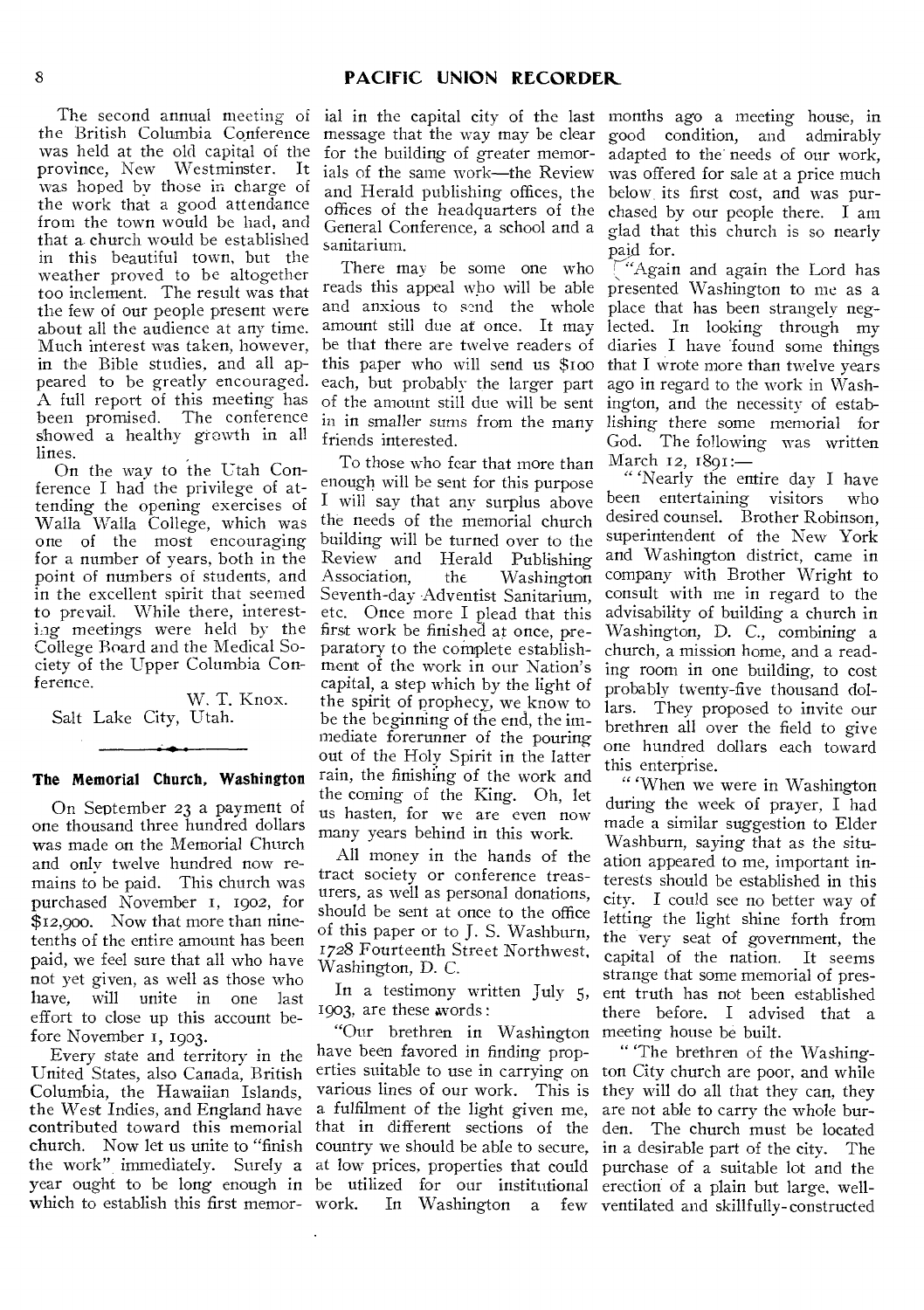building—something that will stand as an object lesson of neatness and thoroughness—will require a considerable sum.'

"In my diary of 1898—fourteen years ago—I find precious matter in regard to entering new fields. I will quote a few paragraphs:—

"The commission given to the disciples is given to us, and to us The darkness deepens—Lord, with said an older friend. also is promised the power promised to them—the power that they received on the day of Pentecost, when, like a rushing, mighty wind, Help of the helpless, oh! abide with the Holy Ghost came down and filled the room in which they were sitting. Under the influence of this power they went everywhere, preaching the word, and thousands were converted.'

"What a work might have been accomplished if we had done our duty years ago! Can we stand clear in the sight of God if we now fail to understand our duty? The Lord calls on us to awake to a realization of the opportunities presented before us to let our light shine in the city of Washington, by establishing there memorials that will hasten forward the proclamation of the third angel's message to every nation, kindred, tongue and people.

"Let us take hold of the arm of infinite power. Let us walk humbly before God, but let us be giants in meeting discouragement and difficulty. We must have increased faith. Let us praise God. He is our strength, our shield, and our defense, our front-guard and our rearward."

J. S. Washburn, 1728 Fourteenth St., N. W, Washington, D. C.

"I will be as the dew unto Israel; he shall grow as the lily, and cast forth his roots as Lebanon." Hosea  $14:5.$ 

"Watch therefore; for ye know not what hour your Lord doth come."

" The amount of strength we may receive from Christ is limited ity is greater than our desires."



"Abide with me! Fast falls the real difference to any one." eventide,

me abide.

When other helpers fail, and comforts flee,

me."

—Lyte.

## Who Knows What Is Best

Our ideas of "good" and "bad," asked the other. "desirable" and "undesirable," ordinarily pivot on our selfish interests considered from a very limited outlook. In a dry season, when water in the springs and streams is low, and the cattle thirst, and the mills can run at only half time or less, a heavy rain is welcomed as a good and desirable thing by those whose personal needs are thus supplied. Yet at that very time the farmer who has the grass lying freshly cut on his best meadows, and the father who is with his wife and children at a distance from his home in an open wagon without an umbrella, consider that first shower anything but good and desirable. And so it is with wellnigh every experience in life ; we can not look at it apart from our personal and selfish interests. Is it not cause for gratitude on the part of all the world, ourselves included, that we can not choose as to God's lesser or greater prov-<br>idences? Our Father knows Our Father knows what is good and desirable for all and each of His children, as they do not. "The Lord reigneth ; let the earth rejoice."—Sunday-school Times.

"Be ye therefore merciful, as your Father also is merciful." Luke 6:36.

only by our willingness. His abil-account of himself to God." "Every one of us shall give Rom. 14:12.

# Making One's Self Necessary

"If I were only necessary to somebody," lamented a girl the other day, "I should have something to live for. But if I were to drop out of the world tomorrow, it would not make any

"But there is your father,"

'Yes; but he is away at his business all day, and often out of the city. Jane, our old cook, does the housekeeping, and he really could get along just as well without me. He is so wrapped up in his business, anyway, that he scarcely notices he has a daughter."

"Is Jane's housekeeping good?"

"Not very. When father has to entertain his friends, he takes them to the club; but he would rather do that, anyway."

"Well," said her friend, "you are evidently making yourself as unnecessary as possible, my dear child."

'What do you mean?"

"I mean that you are avoiding every opportunity you have, and they are many, of making yourself necessary to your father. You let a servant make the home instead of doing it yourself. You take the attitude that your father doesn't notice you, when you ought to be noticing him instead. If I were you, Mabel—and I do not say this unkindly—I would put all thought of self away, and study the situation entirely from his side.

"I would make his home so comfortable and his table so dainty that he would be proud to bring his friends there, as I know he used to do. I would show myself loving and responsive always, even though your father is an undemonstrative man. I should even interest myself in his business, since he is so absorbed in it.

"But I think you would soon find that he has an interest in other things, too, that you have never tried to meet, I believe that in six months, by these simple means, you would make yourself so necessary to your father."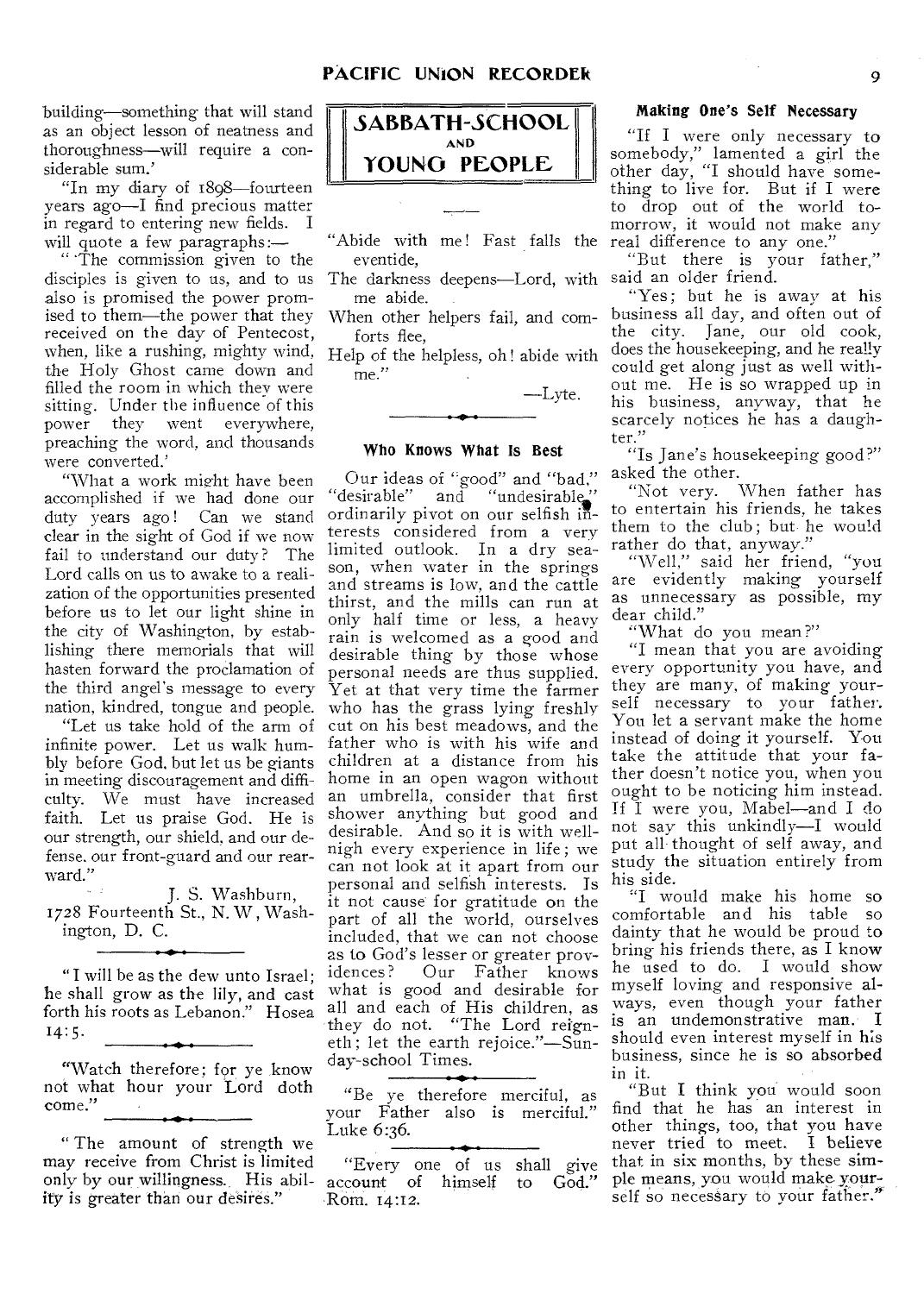with a twinkle of fun in her eye, "that Jane could never hope to equal you."

But Mabel did not smile. Truth is not always comfortable to hear. "I've had a new view of myself in your looking-glass, Mrs. Dashiel," she said; "and I don't believe I know how to be necessary to anybody. But, at any rate, I've got my eyes open to the reasons why." Then, as Mabel is an energetic girl, the next year will probably see a victorious rival to Jane fully developed in the little household.— Forward.

# Culture Vs. Conversion

There are some people who put culture in the place of the new birth. Culture is certainly all right in its place, but culture will not admit any one into heaven.

Suppose I have a field of ground, and shall begin to plow it on the first day of April. First I plow it one way, then I plow it crosswise. Then I would plow it again, and harrow it. and roll it, and brush it, and cultivate it, working at it six days in the week from April to October.

My neighbor comes along and says: "Moody, what are you doing in that field?" "I'm cultivating it." "What! are you going to out nothing in it?" "I believe in a high state of cultivation."

My neighbor would laugh at me for my folly. Yet that is just what people are doing who are suostituting culture for conversion. Unless the seed is sown in<br>the field, its cultivation will the field, its amount to nothing. Unless the grace of God is planted in the heart, we can not see the kingdom of God. "Marvel not that I said unto you, Ye must be born again." —D. L. Moody.

"It takes close acquaintance and conduct another. with many other people to introduce us to ourselves.'

" God never made a law without also making a penalty for its violation."

"What God wants is men great enough to be small enough to be used.

#### Individual Effort

Text : "He first findeth his own brother Simon." John I:41.

"We ought to begin with those who are nearest at hand. The text has greatly impressed me, `He first findeth his own brother.' This was the spirit of Jesus when He said, 'Begin at Jerusalem.' Many people have their eyes so uplifted that they fail to see the privilege lying at their feet. Many Christians have so large a conception of the field in which they think they ought to labor that they have left undone a thousand and one little things which God has placed just at their hand. We ought to begin at the center and work out; then we influence the whole circle. The most of us begin at the cir cumference and try to work in; in doing this, we influence just a little bit of territory round about it, and it is a narrow conception of service. If you say it is difficult to work with those with whom you live, then this is your condemnation. If because of your inconsistency or weakness you dare not speak, may this drive you to your knees to-day."

#### **Influence**

Every Christian is producing two sets of influences. Two currents of power issue from him, which set in motion the wheels of life around him.

One is the unconscious, involuntary influence of his real character; the other is the voluntary influence of what he consciously says and does, what he says and does for a special purpose. Now these two currents that flow from him may be opposed to one another. The character may be saying one thing and the lips and conduct another. A man preaches love to Christ and to men; but if his own heart and life are not saturated with this love, if it is not an experience in his own heart, he will preach to live here upon earth. What in vain; for the language of his shall we make of it? The choice nature will be opposed to the language of his lips; the influence of his character will contra-People's Weekly.

dict the influence of his words. The power of character arises<br>from its truthfulness.—Hugh truthfulness.—Hugh Macmillan.

#### Two Views

"I've only one life here to live," said a young man flippantly, "and I'm going to make the most of my time." He was first in every my time." He was first in every pleasure; he visited every country in search of new delights, and at the age of forty had burned the candle of his-life at both ends and drifted out into eternity. Having lived for self, he had few mourners, and ere the grass was green above his last resting-place, he was forgotten.

"I've only one life to live here,' said an earnest-faced young man, and his eyes looked out upon the world with all its needs, temptations, and suffering. "Only one life to live, so I must make the most of my time." Up and down the earth he traveled. The friendless found in him a friend, the sorrowing ones a comforter. The weak and hopeless ones were cheered, the tempted were strengthened, and the degraded lifted up and encouraged to better living.

After fourscore years of kindly, useful deeds, he, one day, with -a smile, closed his eyes upon this world's scenes. His many friends came crowding round to take a<br>last farewell. Through tearful Through tearful eyes they looked, and saw God's peace upon the quiet face; the same gentle smile rested about the lips, and the willing, helpful hands were clasped across the quiet breast. How many loving words those lips had spoken How many blessed deeds those hands had done!

And now, though many years have passed, his words and deeds are not forgotten, and over his grave fresh flowers bloom, planted by loving hands,

You and I have but one life lies with us. Shall we live for self or for the Master?—Young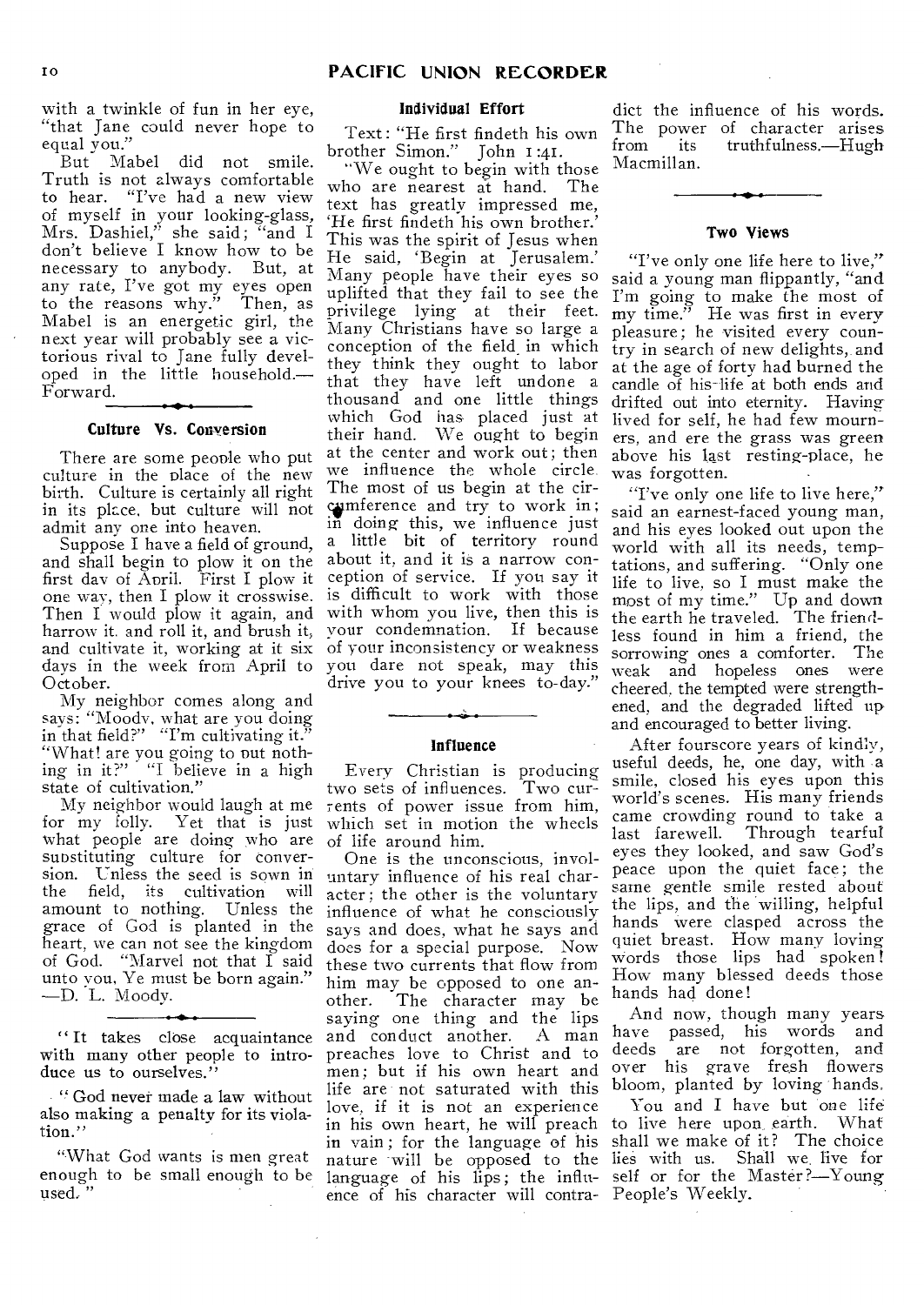#### Pray for the Prosperous

**College** 

 $\Delta$ 

 $\mathcal{L}_{\mathcal{A}}(C)$  .

There is one hard thing to bear in this world, and that is prosperity. The fact that we do not feel it as a burden does not affect the truth that it is hard to carry it and stand upright. To be honest, generous, considerate, fair, magnanimous, in "prosperity,"—ah! this is not easy. Yet this it what it means to stand upright. Under a worldly prosperity one is in great danger of getting spiritually stoopshouldered and weak-kneed. Pray for the prosperous!—S. S. Times.

There can be no pleasing speech without sturdy thought.

#### Royal, Oregon

The brethren and sisters here at Royal have for several years been considering the question of starting a church school. A number were deeply impressed that it was in accordance with God's will that we move out in this direction. Others were doubtful, some hesitated on account of scarcity of means, needful to carry on the work successfully. But the dear Lord led us on toward the light.

In August of 1901, Brother Pettit came here and visited among the people, presenting the necessity of church schools in the light of God's Word, as found in the Bible, and also the testimonies. A meeting appointed at the church was well attended. The spirit of the<br>Lord was there. Hearts were Lord was there. touched and softened, and before the meeting was closed nearly all present decided it was God's will that we establish a school for our children wherein they might be taught and led in the straight and narrow way that leads to life eternal. A school board was elected and steps were immediately taken to secure the services of a capable teacher, consecrated to the Master's service. Such a teacher we found. We sought the Lord at every step and were desirous of knowing His will in every detail of the work in opening<br>our school. The Lord pros-The Lord prospered us and we had a good northern states. We have about school of four months. There were one acre of tame blackberries, and

sixteen pupils enrolled, and only six days absence during the entire term. Last winter we had no school as no teacher was available. Plans are now being made to open a school -in November to continue four or five months. Brother J. J. Westrup will be the teacher. We expect to include the ninth grade in our school work. There will probably be an enrollment of sixteen or more pupils.

Many of our neighbors, some of whom were bitterly prejudiced against this branch of our work until our previous term, express an interest in the school and say they think it a good plan to have a school where the welfare of the soul is considered, and wish us success in the undertaking.

When we have the most earnestly sought the Lord we have enjoyed the greatest blessings. Pray for us that we may walk humbly and carefully before God. Let us all be of good courage in the Lord, who is soon to appear in the clouds of heaven and gather home His faithful children.

Mrs. W. N. Wheeler.

## What God Hath Wrought

The appended article is an extract from a private letter from Elder E. W. Farnsworth, of Australia, to Elder Rupert, and was published in the "Southwestern Union Record." Since it tells so much of what has been accomplished at the Avondale Industrial School in Australia, we believe it will be of interest to our readers, who are interested in. industrial education:—

"Our school is in a prosperous year now. We have paid off \$7,- 500 of its indebtedness in the last year. We have about 13o students, and they are a good class of pupils. The farm produces about all that the school needs for food, except the one item of flour. We raise all the fruits that you do in Texas, besides oranges and lemons; and we also raise about all the things that grow in the more

the students gathered sixty-five bushels from them this year, and they told all the poor neighbors to come and get the rest, and how many they carried off we do not know. They raised all the apples, pears, peaches, apricots, quinces, grapes, melons, squashes, pumpkins, sweet and Irish potatoes, corn and oats, that they could use, and some more than they needed. They had ten acres of oats which stood just about as high as my head, and I am not short. I should think it would yield at least eighty bushels to the acre. They will have about 400 bushels of corn, and I suppose that it will be worth about \$1.00 a bushel. They have taken 7,000 pounds of honey from the 164 stands of bees. The honey is worth from five to six cents a pound.

"There is another thing about which I wish to tell you, You know we have had a terrible drought in many parts of Australia, but during the last two years• it has been nearly all over this continent. Over 40,000,000 sheep have perished, and how many thousands of cattle and horses I do not know. but hundreds of thousands of them; even the kangaroos and rabbits have died in unknown numbers, Well, in the midst of all this, our little farm where the school is situated, and a little spot about five miles in extent, has been green; and the daily paper at Syd- ney said it was the only green spot in all New South Wales, which was the truth; and it might have said in Queensland, South Australia, and Victoria. As a result of this great drought the state governments are feeding, and assisting in one way and another, thousands of people. The great bee man, who lives not many miles from our school, and has 30o stands of bees, did not take a pound of honey. this year, and he told us that he would have to feed every stand he had to get through the winter, and you can well imagine that there are cattle and sheen all about our farm.that are nothing but shadows. This is not only a picture of things about our school this year, .but it was just or nearly so last year.,

"I do not mean that the school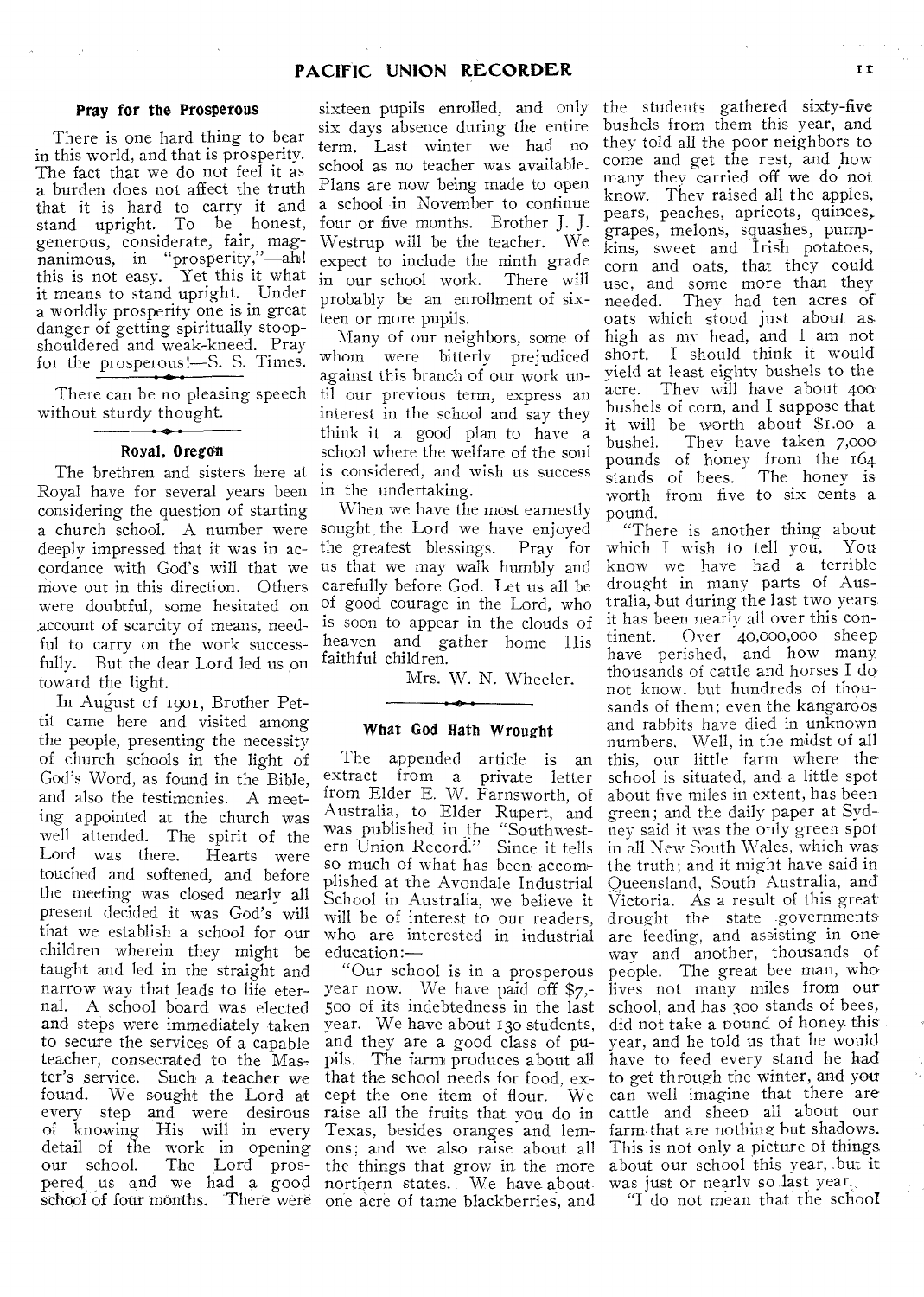is getting rich or anything of the kind, but what I do mean is that it is evident that the good hand of God is over us and we do hereby rejoice. There are some things which make it difficult to describe the situation here in a brief letter. One item is this: When the school was located most of the brethren were not in favor of the place. The soil looked barren and bad, and<br>to look at it, and compare look at it, and compare with the soil of the western states of America, it was very poor indeed, and yet the angel of the Lord, who has been giving us counsel these many years, said that this was the place, and that the land would produce well if it Was well cultivated; and so, on the strength of the counsel given, the school was located here, and when we put all this history together, it is a cause of great rejoicing to all of us.

"I tell you, there is vitality, and life, and power. in that blessed old promise, 'I will rebuke the devourer for your sake, and he shall not destroy the fruit of your ground.' And I caused it to rain upon one city, and caused it not to rain upon another city; one piece was rained upon, and the piece whereupon it rained not withered.' Amos 4:7. I believe that we shall see more and more of these things as we get hold of more faith in God, and do those things that He commands us to do. We have been greatly encouraged by the tokens of God's care over us in these respects."



#### Educational Convention

An educational convention was recently held at Healdsburg. The California Conference Committee, Healdsburg College Board, the College Faculty, and represen'tatives from the Pacific Press and Sanitarium were present at this convention, and the various lines of work connected with the third angel's message were carefully considered, and plans laid which

will help greatly to advance the work. The conviction rested upon the hearts of all those present, that the time had come to do more thorough work than ever before in the lines of Christian education at Healdsburg College, for by this training in Christian education our young people will be fitted for the various lines of gospel work. A committee of five was appointed to take up the "Object Lesson" work and push it during the fall season. A committee was also selected to lay plans for the circulation of some book that may be chosen in behalf of our sanitariums. This book will not be put into the field before next June, and for this reason it is felt that earnest and energetic efforts should be put forth to finish the special work of selling "Object Lessons," so that the field will be clear to sell the book selected to lift the debt from our sanitarium.

In planning the work for the coming year in the college, it was decided to make some changes in the College Faculty that will tend to strengthen the educational work throughout the Union Conference. Professor M. E. Cadv. who has been president of the Healdsburg College for the past four years, has been left free to do more work as Educational Secretary of the Pacific Union Conference. Although elected to this position nearly two years ago, it has been impossible for him to do much general work on account of being connected with a local institution. During the year to come he will spend his time between Walla Walla College, Healdsburg College, and Fernando College, and will aim to help the church-school superintendents in placing the churchschool work on a better basis. Professor E. D. Sharpe has been chosen as president of the Healdsburg College Faculty, in the place of Professor M. E. Cady, and Professor H. G. Lucas has been elected vice-oresident of the College Faculty. Professor Cady still remains president of the Healdsburg College Board, and will devote a portion of his time to the Healdsburg school, aiding those who are called to carry new responsibilities. The Healdsburg President Healdsburg College.

College Board has every reason to believe that the work as now reorganized will bring strength and power into the educational branch of the work.

All those desiring information regarding the Healdsburg College, or wishing to secure calendars, should address Professor E. D. Sharpe, President of the Healdsburg College.

Healdsburg College Board.

#### A Rare Opportunity to Attend School

We realize that there are a number of young men who are desirous of fitting themselves for usefulness in giving the last message of mercy to the oerishing world, who have not the necessary means to defray expenses. Healdsburg College has therefore made provision to assist ten or fifteen such persons to secure an all-around education, mentally and physically, under the direction of competent instructors. Several young men have availed themselves of this opportunity and are securing such an education. The school is conducted in the following manner: The teachers and students spend one hour in study before breakfast, after which they saw, by machinery, and split wood until about twelve o'clock. After dinner they have one hour for recreation, then spend the remainder of the afternoon in school. At six o'clock lunch is served, and the evening is spent in study.

The few hours of faithful work pay tuition, board, room rent, laundry, light, and heating. Our offer is a splendid opportunity for young men of limited means, but possessing courageous hearts, to obtain a Christian education in exchange for honest labor to meet the necessary expenses, and build up the physical health for hard study.

Any young man wishing to avail himself of such an opportunity should write immediately to the undersigned for further information and arrangements before such privileges are gone.

E. D. Sharpe,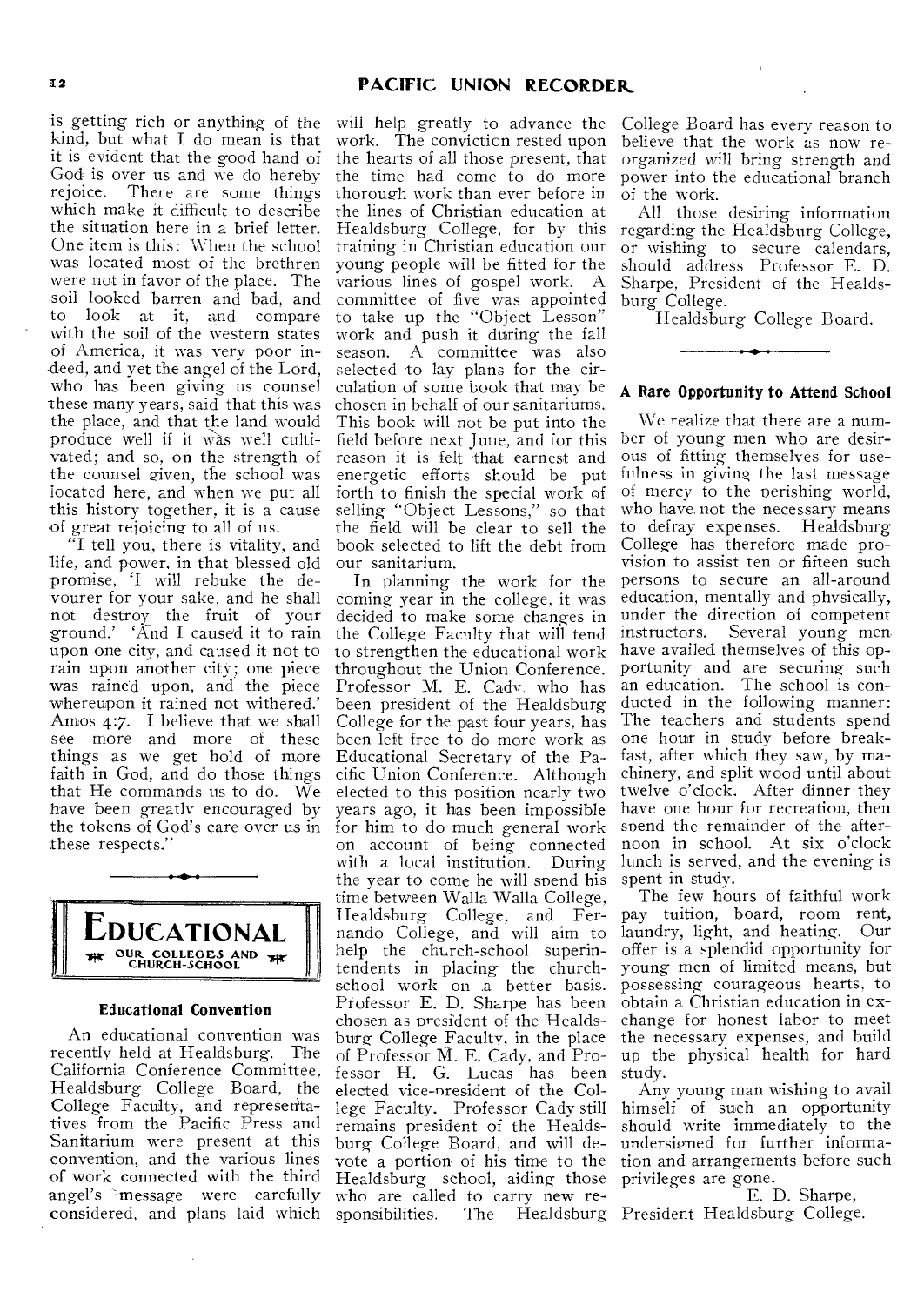# **PACIFIC UNION**. **RECORDER**

# *MEDICAL*  $#$ **MISSIONARY**

#### The Graysville, *Tenn.,* Sanitarium

So many of the friends of the<br>cause in California became acquainted with the sanitarium at ability, remember this work an ar-<br>Graysville Tenn, through the visit ticle would soon appear announ-Graysville, Tenn., through the visit of Elder Kilgore and the writer cing the opening of the institution.<br>lect. April, that I, thought, they Please send money, even though last April, that I thought they Please send money, even though<br>might be interested in the progress it be a small amount, to the Southmight be interested in the progress it be a small amount, to the Southof the work on this institution. I  $_{\rm cm}^{\rm cm}$  Conference am glad to say though the work has gone slowly, yet, it has not entirely stopped since we first began it. I am sorry indeed that we can not report that it is ready for the reception of patients. The occasion of this is the lack of means with which to rush the work. While in California, we visited San Jose, Los Angeles, Fresno, Armona, Selma, St. Helena, Healdsburg, Santa Rosa, Oakland, San Francisco, Alameda, Sacramento, also Reno, Nev. At all these places we were cordially received and<br>liberally remembered. Our cash liberally remembered. donations amounted to about \$400, which was a great help to this needy institution. At each of these places pledges were made, aggre-<br>gating about \$1,000. These gating about  $$1,000$ . pledges are not due until the first of next January. Notwithstanding this, several have paid their pledges, which has been a great help to our work. If others are prepared to do likewise, it will greatly assist us in completing the building.

there are enough patients to fill the may enjoy the lovely outlook from building, waiting to enter as soon as it is completed. If we had the means at our disposal, this much desired result could be brought about within sixty days.

It was not our privilege to visit all the churches in California, and none outside of that conference. Our request for assistance need not be confined to the above named churches, but all who read these lines are specially and personally

every one would, according to his tance for the benefit of this institution. We can not tell you how thankful we would be, if we could complete this building at once, so as to occupy it before cold weather. It is now being plastered and if

Smith Sharp, Manager.

#### A Word about the St. Helena Sanitarium

The following interesting description of the sanitarium was written by a patient, E. A. Graham, a teacher from Cleveland, Ohio:—

St. Helena Sanitarium certainly has one of the most delightful locations imaginable. Nestling as it does, against the hillside, it commands an expansive sweep of the beautiful cultivated valley below. Here one finds nature in her happiest moods. Those who love her in wooded haunts, may climb the hills and penetrate into. the canyons, where she is very prodigal with her treasures.

We have the assurance that hills, and through the canyons I have found no place in California more conducive to rest and renewed vigor for body and mind than the St. Helena Sanitarium. It is situated right in the heart of nature, and those who are not strong enough to ramble over the the wide verandas of the main building.

One can scarcely imagine so complete a change from the turmoil and demands of city life. Here the tired heart and brain may rest and gradually store up new vigor and strength for the burdens were seen in many eyes. of life.

Added to the natural attractions of the place are the many comforts and conveniencesof the sanitarium, and the devoted and efficient sere

requested to favor us at their ices of physicians and nurses for earliest convenience, with a remit-those who need especial care and attention.



#### Work Among the Veterans

At Yountville, nine miles from St. Helena, is situated the Califor-<br>nia State Veterans' Home. In nia State Veterans' Home. this institution are about eight hundred men, many whose days of life are almost numbered, and all are well advanced in years.

Some months ago an effort was started to call the attention of these aged men to the salvation offered by our Saviour. A little company of workers began going down every other Sabbath to conduct a song service, 'distribute reading matter, and to become acquainted with the men. Those in charge of the Home freely gave their permission for us to hold services in the chapel, and have since done all in their power to cooperate with us.

At first the attendance was small, but has steadily increased, and now from sixty to one hundred attend regularly. After the song services had been held for some time, a number of those present signified a desire to have a Bible study in connection with the meetings. Since that time a line of Bible study has also been carried forward.

In the hall at the Veterans' Home, last Sabbath afternoon, about eighty men assembled at the . bugle call for "religious service." After a few words of welcome by the leader, the opening song was sung, and followed by prayer. Then for half an hour the choir sang gospel songs of warning, entreaty, and invitation. The softening and subduing influence that filled the room gave evidence of the presence of the Holy Spirit. Hearts were melted, and tears

Elder M. H. Brown was present and spoke briefly of the love of Him who "humbled Himself and became obedient unto death." A strong appeal was made to the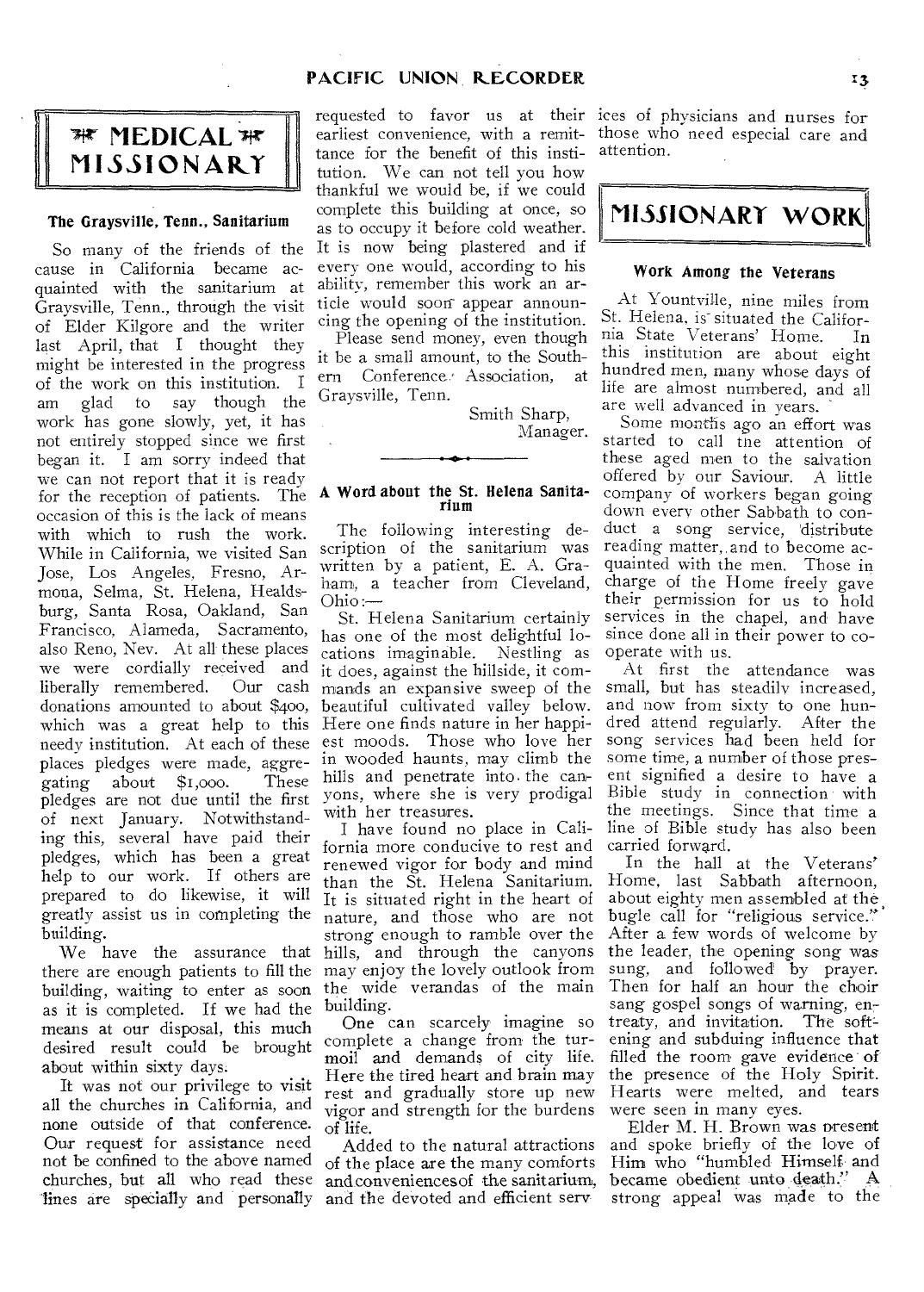song was announced, and all were invited to join in the singing. After the benediction a little girl was stationed at each door to distribute literature to the men as they passed out. Many, however, lingered to shake hands with the workers, and to express to them their appreciation of the service.

The singers reassembled on the veranda of the 'hospital building, and sang to the men who were unable to attend the larger gathering. Doors were thrown open through which men could be seen<br>reclining on their cots. After reclining on their cots. singing a few songs here, distributing literature, and speaking to these men, the company moved on into the building, entering one of the wards. Here the men were waiting in eager expectation.

It would be difficult to relate all the incidents that occur on<br>every occasion, though they every occasion, greatly cheer our hearts by revealing the fact that these men are receiving benefit from the songs, the talks, and the literature distributed by our workers.

Some time ago, one man said to one of our company, "Before you people came here to hold services, I used to spend nearly all my time in drinking and carousing. I have now found a more profitable way to spend my spare time. I am reading some of the good<br>books you have lent me." This books you have lent me." man read "Desire of Ages" over and over, and then, thinking he must return it soon, began to write out page after page, that he might preserve it. Sister White heard of it, and sent a cony of the book to him. He was much pleased to receive it. Many others have told us that since these services have begun, they are trying to live better lives. Some of them expressed a desire to study the Bible further. Two weeks ago I went to the Home, and organized a class to meet on alternate Sabbaths, when the song services are not held.

# 14 **PACIFIC UNION RECORDER**

This is a large missionary field. needs to study the lives of the With our small company of workers we realize that at best our efforts must be very limited. We will be able to distribute and to use to good advantage as much literature, of the right character, as we can receive. The Lord has greatly blessed the feeble efforts we have put forth, and we believe that there are many souls in this Home who are accenting the light as it is pointed out to them.

Dores E. Robinson.

#### The Canvassing Work

Our canvassing work should not pattern after the world or its policy, any more than our schools, or our sanitariums, or printing houses should adopt the worldly policy. So many, orders, so many visits, so many dollars and cents, the worldly policy says is success, hence anything short of that is a decided failure. But it is different with our work.

It must be remembered that ours is evangelistic canvassing, and its success does not depend upon how many orders are taken, how many visits made, and how many dollars received, but how much of the gentleness<br>of Christ is manifested to manifested to<br> $r$  work. "Thy the world in our work. gentlenes's hath made me great." And as the manifestation of gentleness in the earthly life of Christ made Him great, so it will make the evangelistic canvasser great in His work.

It should encourage the canvasser to remember that some of Christ's greatest victories were achieved through suffering and in darkness and apparent failures. But God notices the sparrow's needs, not one of them is forgot-The lilies of the field are clothed, and are you not of more value than these? Not one act of kindness done will be forgotten. All will be remembered in the book of deeds done in the body.

A theoretical knowledge only in these lines will not be acceptable. The canvasser must have an experimental knowledge, a knowledge of God and His dealings with human hearts. The canvasser

apostles. He must, like Paul, know how to abound and how to be abased; "both to be full and to suffer need," and with full assurance be able to say, My God will supply all my need.

Just now God is asking us to publish to a fallen world the power of the gospel which is salvation to every one that believeth. My brother and my sister, what is there to hinder you from joining the "great company" of them who are publishing the Word?

Charles N. Miller.

# What Are We Doing to Save Our Neighbors?

للمنجلين

I met a canvasser in the state of Wisconsin, who said that he met a lady who was very sad. He inquired of her why she was so sad, and she pointed to some ashes not far distant, and asked if he saw<br>them. He said. "Yes." "Well." He said, "Yes." "Well." she said, "that is the place where our home stood, but it is burned down." The canvasser responded that even though the house was burned, the Lord could prepare a better home than that one had been. He who came here to die had risen again, and had gone to heaven to prepare beautiful mansions for those that love Him.

The lady said she did not feel so sad because the house was burned, but because her son was burned to ashes with the house. She stated that they had rented the first story to a family, while they themselves occupied the second story. One night the house took fire. The family in the lower story discovered the fire, but were so much concerned in saving their furniture that they did not attempt to awaken the family in the second story. They succeeded in getting out every piece of their furniture. None of their belongings were destroyed in the fire.

Some of the neighbors saw the fire. They ran to the place and enquired if the family in the sec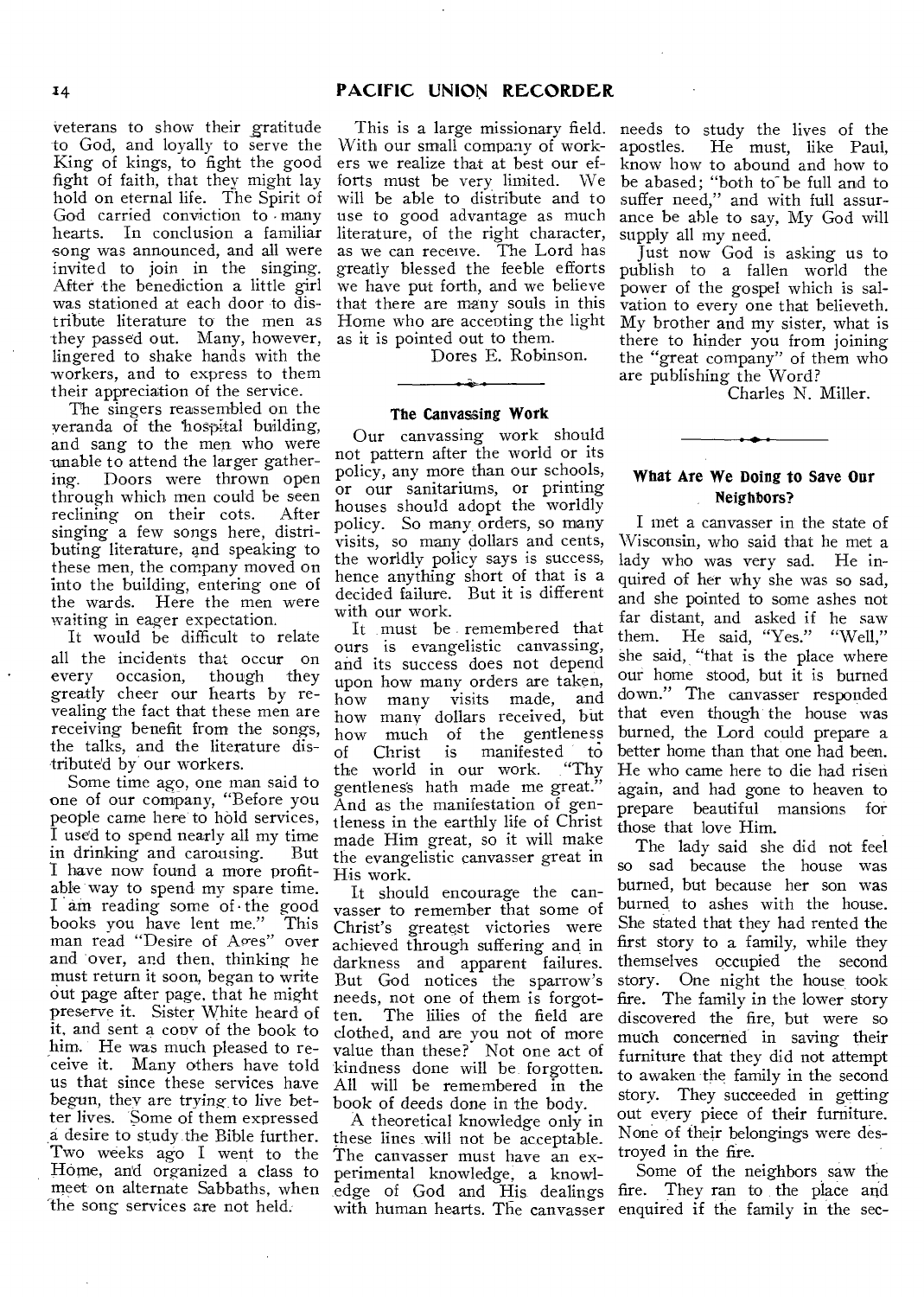and story were awake. The others ple fall in and make a united efanswered that they did not know, fort? We believe that they will do as they had been trying to save this. If each member did this, the their furniture from the flames. Mission Board would have money They had no time to see about that. to send more workers into the field, By calling loudly, one of the as well as support those already in neighbors awakened the family the field. above. The mother grasped two of the children in her arms, and of the Lord against the mighty, the father took two more, and told another, a boy, to take hold of his clothes and follow him. As they opened the door the smoke and fire rushed into the room, and the little boy ran back.

When they had reached the ground, the mother enquired if all were safe. The father said he thought so. Suddenly there was a cry heard in the flames. It was the voice of little Willie, who had run back. No help could be rendered him, so he perished in the flames. This is what broke this poor mother's heart.

Who was responsible for the death of this child? Were not the people who were so busy with their furniture that they could not find time to awaken the family in the second story? Reproach and shame falls on them for this great crime. Their furniture was of more value to them than the life of an innocent child; yes, than the lives and happiness of an entire family.

The great day of the Lord is right upon us. Soon Jesus will come. The heavens will pass away with a great noise, and the elements shall melt with fervent heat, and the earth and the works that are therein shall be burned up. What are we doing to save our fellowmen from destruction? Are we so . busy and so absorbed in the cares of this life that we can not spare a little of our time or earthly treasure to save them ? Can we not spare ten cents a week to give the gospel to a perishing world? The brethren in Minnesota, the Dakotas, and Manitoba have decided to give ten cents a week per member in order to carry the message of Christ's soon coming to the world. Shall the rank and file of our peo-

If we fail to come up to the help souls will be charged up to us be-. cause we let them perish. The blood of souls will be found on our garments. Why should we be so absorbed with\_our trinkets, which are but for a moment, and let souls for whom Christ died perish? May God forbid, and may every Seventh-day Adventist fall into line and do his duty to carry the work to a glorious success. Ten cents per week from each member will make over three hundred thousand dollars for foreign missions every year besides what is now being given.—F. H. Westphal, in Central Advance.

#### **Our Canvassing Work**

The canvassing work in Western Washington is gradually being built up. We have at present twelve canvassers in the field, and expect more to enter the work for the winter season. Most of our canvassers are formed into a company. We live as a family with one of our sisters as housekeeper, and thus a home is provided for our workers. We find the "company" plan more pleasant and encouraging than canvassing alone. We expect to canvass Tacoma and Seattle this winter. We are handling, chiefly, "The Great Controversy."

A school for the benefit of our canvassers will be held in Tacoma, beginning October i5. Elders Stewart and Watson will give Bible instruction every morning. The evenings will be spent in studying the books we are handling. All who can should avail themselves of this opportunity to receive a preparation for missionary work. We find so many visionary doctrines, as well as so much of infidelity, that it is more difficult to handle our publications

now, than it has been in the past. But there are waiting souls longing for light and truth, and the Spirit of God enables the canvasser to supply these souls. In many ways the canvassing work is difficult and trying, and it requires Christian courage and a resolute determination to succeed.

Our canvassers are of good courage, and, by the aid of the Spirit of God, are placing many of our good books in the homes of the people.

Lee Moran. 309 Second Avenue, N. Seattle.

# **"Over \$600 Worth of Orders"**

We are in receipt of an encouraging letter from one of our student canvassers, Brother W. D. Workman.

He says, "I have now closed my canvass for this year. Will commence my delivery at - The Lord has blessed me abundantly in my canvassing, and my heart is full of praise to Him. In God alone is strength to succeed in His service. By His help I have been able to take over \$600 worth of orders in about seven weeks' time. A great deal of this time was spent in traveling about, as you can see by the number of hours I have worked.

I am very thankful to you for the promptness with which you filled my orders. It is a great deal better to have the books waiting for me, than for me to wait for the hooks.

I ask an interest in your prayers that God may still bless me in His service."

The foregoing is a fair sample of the many encouraging letters received from our student canvassers.

Are there not others who would like to enter this blessed work. Write us freely regarding your choice of book, territory, etc. Address, California Tract Society, 306 San Pablo Ave., Oakland, Cal.

Augustin J. Bourdeau,

Secretary.

He who thinks his place below him will certainly be below his place.—Saville.